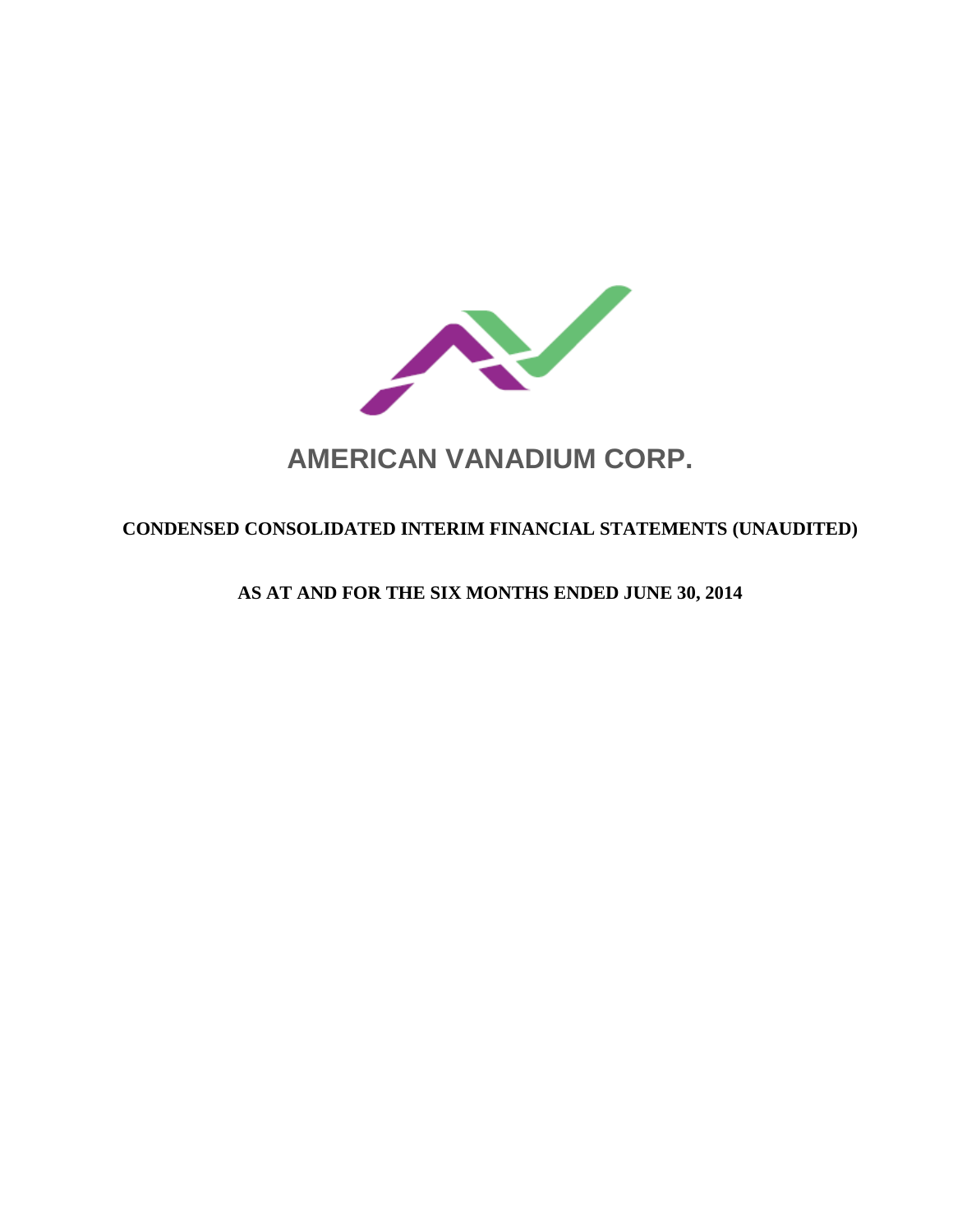#### **Management's Comments on Unaudited Financial Statements**

The accompanying unaudited condensed consolidated interim financial statements of American Vanadium Corp. (the "Company") as at and for the six months ended June 30, 2014 have been prepared by management and approved by the Board of Directors of the Company. These financial statements have not been reviewed by the Company's external auditors.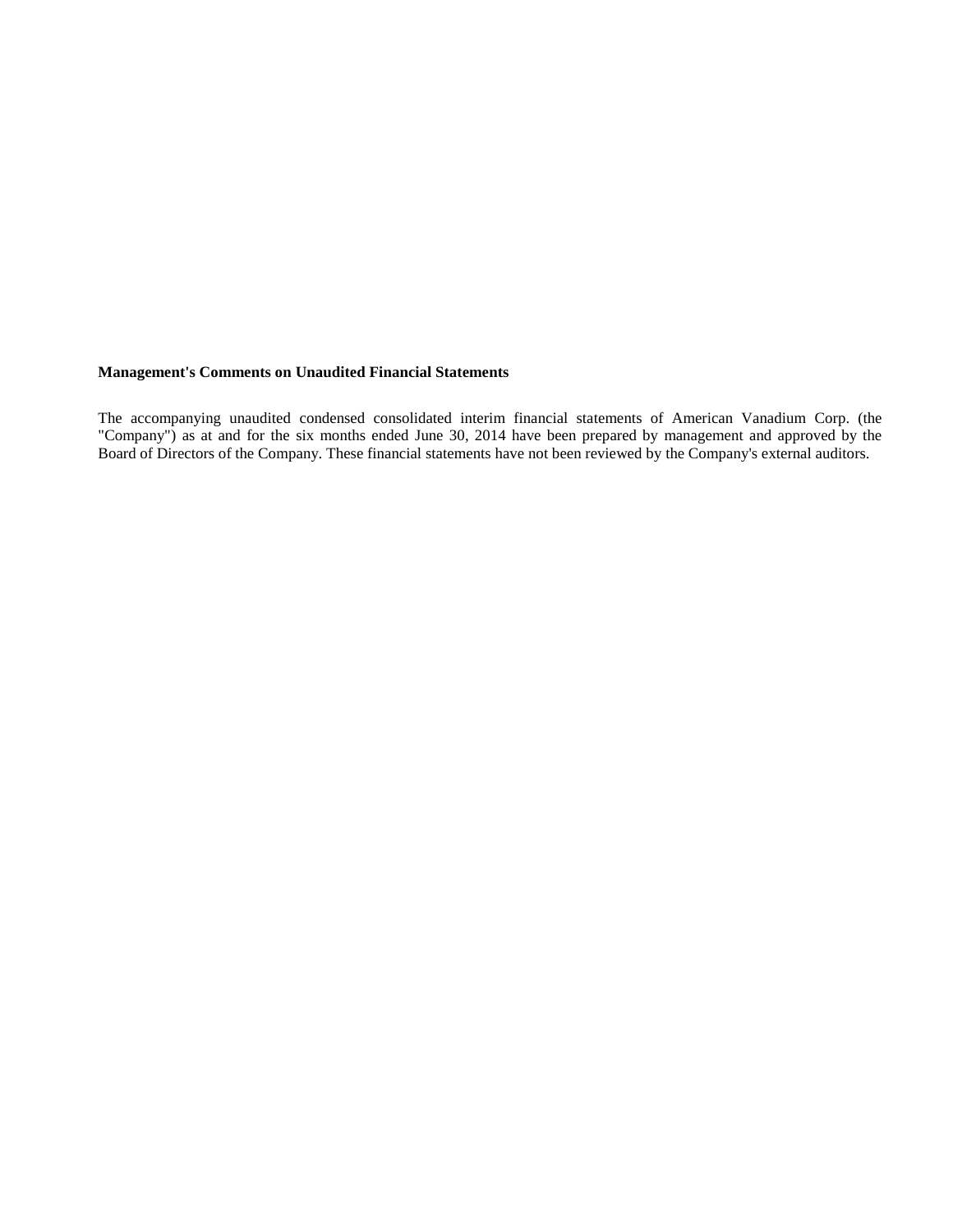#### **AMERICAN VANADIUM CORP.**  CONDENSED CONSOLIDATED INTERIM BALANCE SHEETS (UNAUDITED) IN CANADIAN DOLLARS

|                                                   | June 30      | December 31    |
|---------------------------------------------------|--------------|----------------|
|                                                   | 2014         | 2013           |
|                                                   | \$           | \$             |
| <b>ASSETS</b>                                     |              |                |
| <b>Current assets</b>                             |              |                |
| Cash                                              | 1,629,221    | 1,460,897      |
| Amounts receivable                                | 47,314       | 49,479         |
| Prepaid expenses (Notes 4,7)                      | 556,562      | 123,101        |
| Total current assets                              | 2,233,097    | 1,633,477      |
| Equipment and deposits on equipment (Note 5)      | 328,732      | 142,580        |
| Reclamation deposit                               | 163,915      | 148,393        |
| Mineral properties (Note 6)                       | 1,983,131    | 1,917,284      |
| <b>Total assets</b>                               | 4,708,876    | 3,841,734      |
| <b>LIABILITIES AND SHAREHOLDERS' EQUITY</b>       |              |                |
| <b>Current liabilities</b>                        |              |                |
| Accounts payable and accrued liabilities (Note 8) | 621,523      | 1,490,661      |
| <b>Total liabilities</b>                          | 621,523      | 1,490,661      |
| <b>Shareholders' equity</b>                       |              |                |
| Share capital (Note 7)                            | 29,036,056   | 24,097,538     |
| <b>Equity reserves</b>                            | 3,816,916    | 3,493,384      |
| Deficit                                           | (28,765,620) | (25, 239, 849) |
| Total shareholders' equity                        | 4,087,352    | 2,351,073      |
| Total liabilities and shareholders' equity        | 4,708,875    | 3,841,734      |

**Basis of presentation and continuance of operations (Note 2)**

**Commitments and contingencies (Note 13)**

**On behalf of the Board:**

*Signed: "William Radvak"* Director *Signed: "Brian E. Bayley"* Director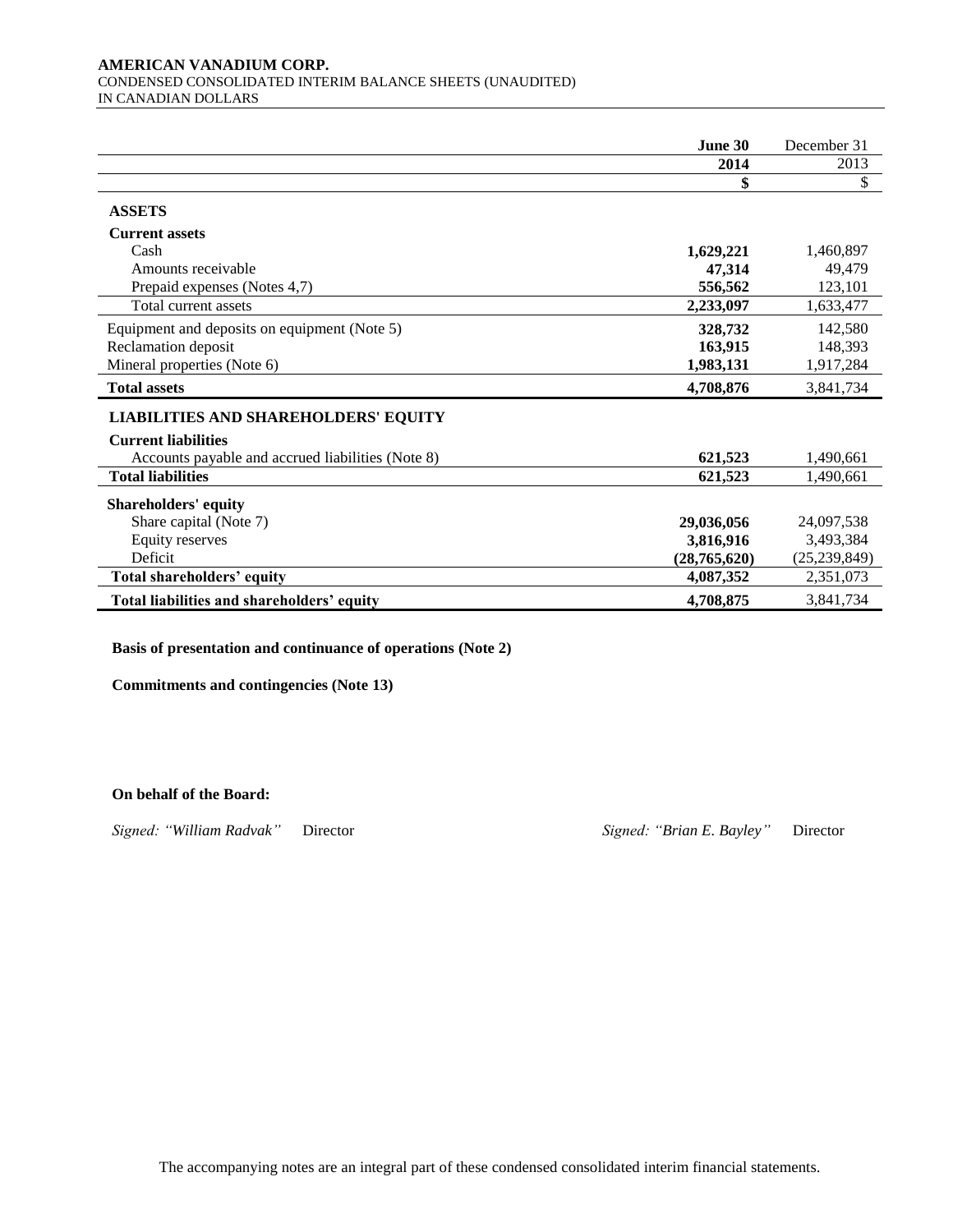#### **AMERICAN VANADIUM CORP.**  CONDENSED CONSOLIDATED INTERIM STATEMENTS OF COMPREHENSIVE LOSS (UNAUDITED) IN CANADIAN DOLLARS

|                                                        | Three Months Ended<br>June $30$ |             | <b>Six Months Ended</b><br>June 30 |             |
|--------------------------------------------------------|---------------------------------|-------------|------------------------------------|-------------|
|                                                        | 2014                            | 2013        | 2014                               | 2013        |
|                                                        | \$                              | \$          | \$                                 | \$          |
| <b>Exploration and evaluation expenses (Note 6)</b>    | (582, 539)                      | (952, 926)  | (1,417,403)                        | (1,873,735) |
| General and administrative expenses:                   |                                 |             |                                    |             |
| Salaries and benefits (Notes 7,8)                      | 581,125                         | 190,394     | 953,450                            | 385,132     |
| Consulting (Note 8)                                    | 219,202                         | 135,607     | 447,432                            | 246,759     |
| Stock-based compensation (Note 7)                      | 112,375                         | 3,672       | 169,977                            | 17,767      |
| Travel                                                 | 86,310                          | 60,571      | 128,646                            | 92,436      |
| Investor relations and shareholder information         | 64,116                          | 34,348      | 77,462                             | 76,635      |
| Office facilities and administrative services (Note 8) | 51,931                          | 51,931      | 102,361                            | 94,783      |
| Transfer agent, listing and filing fees                | 11,776                          | 10,495      | 39,614                             | 35,604      |
| Office and sundry                                      | 31,477                          | 24,099      | 62,210                             | 52,980      |
| Audit and legal                                        | 22,414                          | 36,344      | 33,461                             | 70,542      |
| Amortization                                           | 8,587                           | 7,724       | 17,238                             | 14,805      |
| Total general and administrative expenses              | (1,189,313)                     | (555, 185)  | (2,031,851)                        | (1,087,443) |
| Foreign exchange (loss) gain                           | (21, 456)                       | (4,504)     | (82, 128)                          | 20,401      |
| Interest income                                        | 3,389                           | 534         | 5,611                              | 1,151       |
| Net comprehensive loss                                 | (1,789,919)                     | (1,512,081) | (3,525,771)                        | (2,936,626) |
| <b>Basic and diluted loss per share (Note 12)</b>      | (0.03)                          | (0.04)      | (0.06)                             | (0.09)      |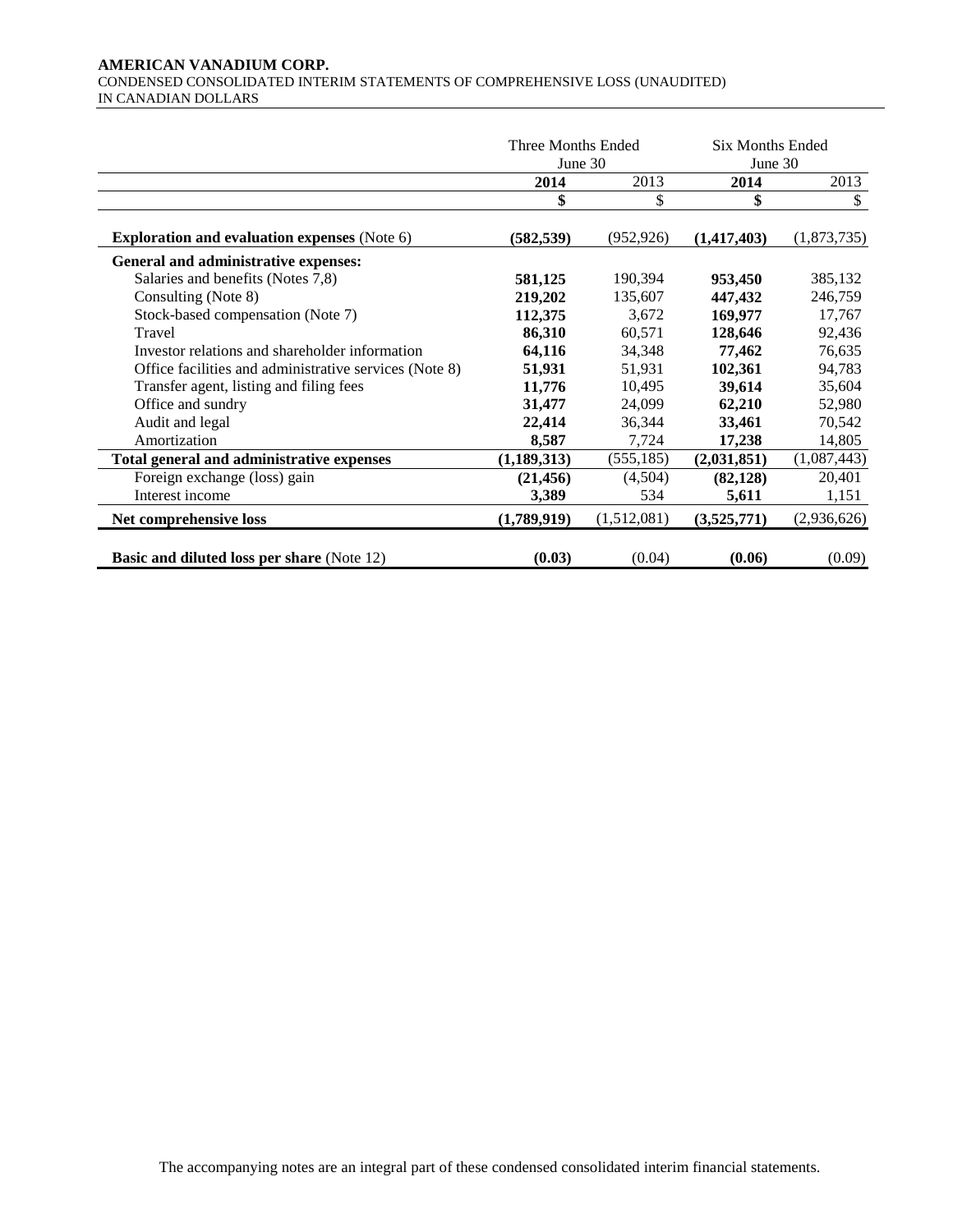#### **AMERICAN VANADIUM CORP.**

CONDENSED CONSOLIDATED INTERIM STATEMENTS OF CHANGES IN SHAREHOLDERS' EQUITY (UNAUDITED) IN CANADIAN DOLLARS

|                                                 | <b>Share</b> | <b>Equity</b>   |                |              |
|-------------------------------------------------|--------------|-----------------|----------------|--------------|
|                                                 | Capital      | <b>Reserves</b> | <b>Deficit</b> | <b>Total</b> |
|                                                 |              | \$              | \$             | \$           |
| Balance, December 31, 2012                      | 17,461,187   | 2,876,809       | (16,960,304)   | 3,377,692    |
| Private placements, net of share issuance costs | 915,667      | 193,015         |                | 1,108,682    |
| Exercise of stock options                       | 56,151       | (18, 875)       |                | 37,276       |
| Stock-based compensation                        |              | 17,767          |                | 17,767       |
| Net comprehensive loss for the period           |              |                 | (2,939,626)    | (2,939,626)  |
| Balance, June 30, 2013                          | 18,433,005   | 3,068,716       | (19,899,930)   | 1,601,791    |
| Private placements, net of share issuance costs | 5,531,533    | 88,033          |                | 5,619,566    |
| Performance and bonus shares                    | 133,000      |                 |                | 133,000      |
| Stock-based compensation                        |              | 336,635         |                | 336,635      |
| Net comprehensive loss for the year             |              |                 | (5,339,919)    | (5,339,919)  |
| Balance, December 31, 2013                      | 24,097,538   | 3,493,384       | (25, 239, 849) | 2,351,073    |
| Private placements, net of share issuance costs | 4,822,169    | 12,043          |                | 4,834,212    |
| Performance and bonus shares                    | 106,675      | 142,906         |                | 249,581      |
| Exercise of warrants                            | 9,674        | (1, 394)        |                | 8,280        |
| Stock-based compensation                        |              | 169,977         |                | 169,977      |
| Net comprehensive loss for the period           |              |                 | (3,525,771)    | (3,525,771)  |
| <b>Balance, June 30, 2014</b>                   | 29,036,056   | 3,816,916       | (28, 765, 620) | 4,639,566    |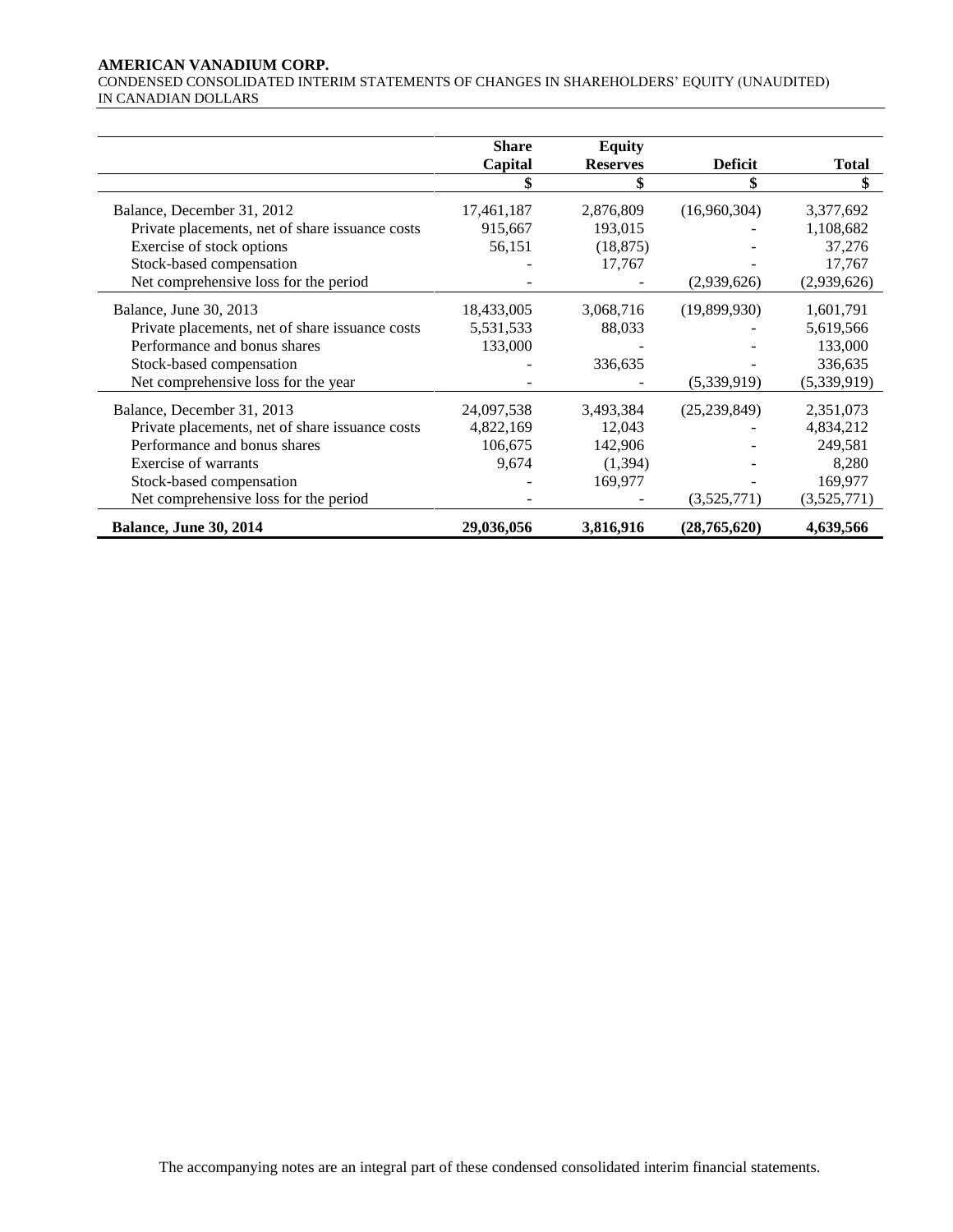#### **AMERICAN VANADIUM CORP.**  CONDENSED CONSOLIDATED INTERIM STATEMENTS OF CASH FLOWS (UNAUDITED) IN CANADIAN DOLLARS

|                                                                           | <b>Six Months</b><br><b>Ended</b><br>June 30 | <b>Six Months</b><br>Ended<br>June 30 |
|---------------------------------------------------------------------------|----------------------------------------------|---------------------------------------|
|                                                                           | 2014                                         | 2013                                  |
|                                                                           | \$                                           | $\boldsymbol{\mathsf{S}}$             |
| CASH FLOWS (USED IN) PROVIDED BY OPERATING ACTIVITIES                     |                                              |                                       |
| Net comprehensive loss                                                    | (3,525,771)                                  | (2,939,626)                           |
| Items not involving cash:                                                 |                                              |                                       |
| Stock-based compensation                                                  | 169,977                                      | 17,767                                |
| Salaries, benefits and consulting fees settled by issuance of performance |                                              |                                       |
| and bonus shares                                                          | 249,581                                      |                                       |
| Amortization                                                              | 17,238                                       | 14,805                                |
| Unrealized foreign exchange gain                                          | (7,220)                                      | (46,008)                              |
| Changes in non-cash working capital balances:                             |                                              |                                       |
| Accounts payable and accrued liabilities                                  | (976, 916)                                   | 394,017                               |
| Amounts receivable                                                        | 2,165                                        | 11,988                                |
| Prepaid expenses                                                          | (433, 461)                                   | (107, 400)                            |
| Non-operating income:                                                     |                                              |                                       |
| Interest income                                                           | (5,611)                                      | (1,151)                               |
| Net cash used in operating activities                                     | (4,510,018)                                  | (2,655,608)                           |
| CASH FLOWS (USED IN) PROVIDED BY INVESTING ACTIVITIES                     |                                              |                                       |
| Mineral property acquisition costs                                        | (65, 847)                                    | (168,021)                             |
| Increase in reclamation deposit                                           | (8,302)                                      |                                       |
| Purchase of equipment                                                     | (95, 612)                                    | (8,955)                               |
| Interest income                                                           | 5,611                                        | 1,151                                 |
| Net cash used in by investing activities                                  | (164, 150)                                   | (175, 825)                            |
| CASH FLOWS PROVIDED BY (USED IN) FINANCING ACTIVITIES                     |                                              |                                       |
| Proceeds from issuance of shares, net of issuance costs                   | 4,842,492                                    | 1,145,956                             |
| Deferred financing costs                                                  |                                              | (750)                                 |
| Net cash provided by financing activities                                 | 4,842,492                                    | 1,145,206                             |
|                                                                           |                                              |                                       |
| Change in cash for the period                                             | 168,324                                      | (1,686,227)                           |
| Cash, beginning of period                                                 | 1,460,897                                    | 1,716,318                             |
| Cash, end of period                                                       | 1,629,221                                    | 30,091                                |

#### **Non-cash investing and financing activities:**

- Cash flows (used in) provided by investing activities for the six months ended June 30, 2014 excludes \$107,778 for a deposit related to the purchase of equipment which is recorded in accounts payable and accrued liabilities as at June 30, 2014.

- Cash flows provided by (used in) financing activities for the six months ended June 30, 2014 excludes \$12,043 in share issuance costs that were settled through the issuance of warrants.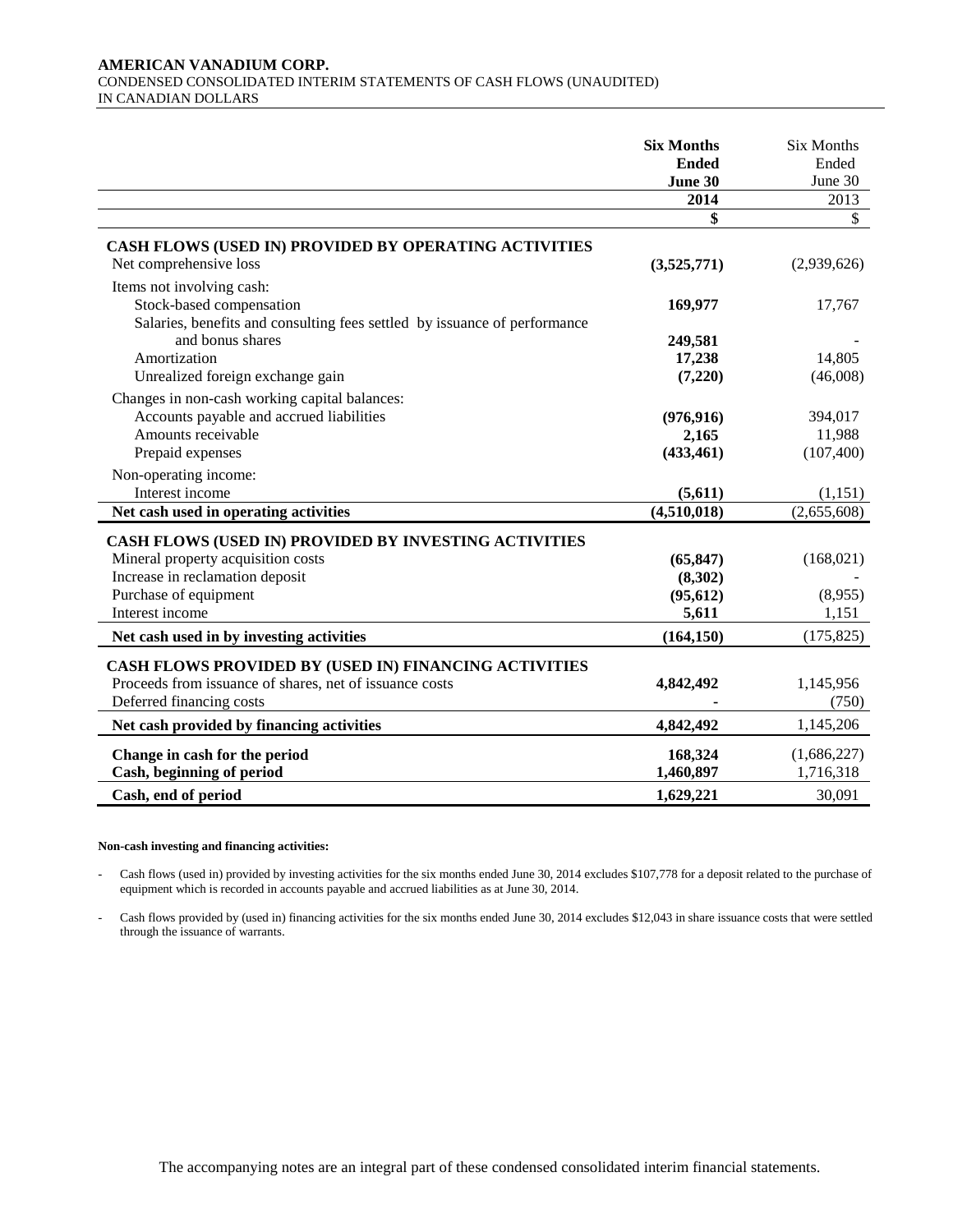# **1. NATURE OF OPERATIONS**

American Vanadium Corp. (the "Company"), incorporated under the *Canada Business Corporations Act*, is the Master Sales Agent in North America for the CellCube vanadium redox flow energy system ("CellCube"), produced by Gildemeister Energy Solutions, Cellstrom GmbH ("Gildemeister") of Germany. The CellCube is a commercially available vanadium flow battery capable of delivering long-duration energy storage for a broad range of applications, such as renewable energy integration and the reduction of demand charge tariffs levied by utilities.

The Company is integrating the CellCube sales opportunity with its Gibellini Property ("Gibellini"), a vanadium deposit located in Eureka County, Nevada and the development of a metallurgical process to create vanadium electrolyte for use in vanadium flow battery installations.

The address of the Company's principal place of business is Suite #910, 800 W. Pender Street, Vancouver, British Columbia, Canada, and its shares trade on the TSX-Venture Exchange (the "Exchange") under the symbol "AVC" and are quoted on the OTCQX under the symbol "AVCVF".

# **2. BASIS OF PRESENTATION AND CONTINUANCE OF OPERATIONS**

#### **Statement of compliance**

These unaudited condensed consolidated interim financial statements, including comparative periods, have been prepared using accounting policies consistent with International Financial Reporting Standards ("IFRS") and in accordance with International Accounting Standard ("IAS") 34 "Interim Financial Reporting". These financial statements should be read in conjunction with the Company's audited consolidated financial statements for the year ended December 31, 2013.

Significant accounting policies and the applicable basis of measurement used in the preparation of these unaudited condensed consolidated interim financial statements are described in Note 3.

These consolidated financial statements were authorized by the Board of Directors on August 26, 2014.

#### **Going concern**

These consolidated financial statements have been prepared on the assumption that the Company will continue on a going concern basis. The Company has generally incurred net losses and negative operating cash flows since its incorporation, and the ability of the Company to continue as a going concern depends upon its ability to develop profitable operations and to continue to raise adequate financing. Management is marketing Gildemeister's CellCube vanadium redox flow batteries, which may provide some operating cash flow, but as this activity is still in a start-up phase, the Company is solely dependent upon its ability to raise funds in capital markets to meet its operating requirements and to finance the permitting and development of Gibellini.

There can be no assurance that the Company will be able to develop profitable operations or continue to raise additional funds, in which case the Company may be unable to meet its financial obligations. Should the Company be unable to generate funds from its assets and discharge its liabilities in the normal course of business, the net realizable value of its assets may be materially less than the amounts recorded on the balance sheets. The consolidated financial statements do not include adjustments to amounts and classifications of assets and liabilities that might be necessary should the Company be unable to continue operations.

The Company's ability to raise additional funds is dependent on favourable conditions in equity and alternative investment markets, which are volatile and subject to significant uncertainty. The Company will continue to identify alternative sources of financing, but anticipates reliance on equity markets in the near term. Based on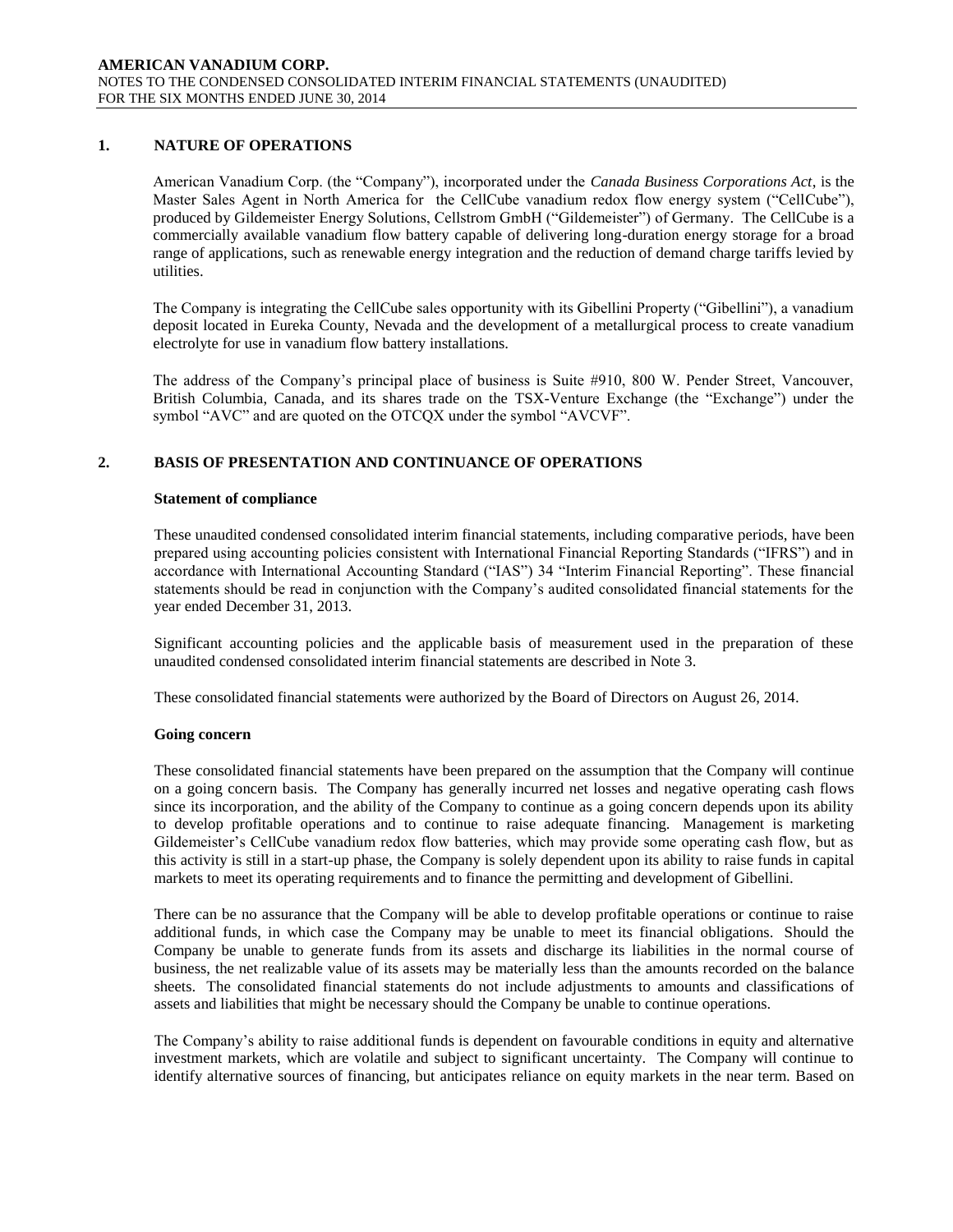these factors, there is a material uncertainty that casts significant doubt about the Company's ability to continue as a going concern.

As at June 30, 2014, the Company had a working capital surplus of \$1,611,574 (December 31, 2013 - \$142,816) and had \$4,087,352 (December 31, 2013 - \$2,351,073) in shareholders' equity.

#### **3. SIGNIFICANT ACCOUNTING POLICIES**

Except for the mandatory adoption of new IFRS, which are described under the heading "Adoption of new IFRS", these unaudited condensed consolidated interim financial statements have been prepared according to the same accounting policies and are subject to the same areas of judgment, measurement estimates and uncertainties as those disclosed in Note 3 of the Company's audited consolidated financial statements for the year ended December 31, 2013.

#### **Basis of consolidation**

These consolidated financial statements include the balances and results of the Company and those entities over which the Company exercises control. Control is achieved where the Company has the power, directly or indirectly, to govern the financial and operating policies of an entity so as to obtain the benefits from its operations.

These consolidated financial statements include the assets, liabilities, income and expenses of the Company and its wholly-owned U.S. subsidiary, American Vanadium US Inc. All intercompany transactions and balances have been eliminated on consolidation. Unless otherwise indicated, all amounts are reported in Canadian dollars.

#### **Basis of measurement and presentation currency**

The balances in these consolidated financial statements are prepared using the accrual basis of accounting and have been measured on a historical cost basis, except for financial instruments classified as financial instruments at fair value through profit or loss, which are stated at their fair value.

These financial statements are presented in Canadian dollars, which is also the functional currency of the Company and American Vanadium US Inc.

#### **Adoption of new IFRS**

The Company adopted the following new IFRS that became effective for fiscal years starting on January 1, 2014, which did not have a significant impact on the Company`s financial results:

#### IAS 32, "*Financial Instruments: Presentation*"

IAS 32 was amended to clarify requirements for offsetting financial assets and financial liabilities.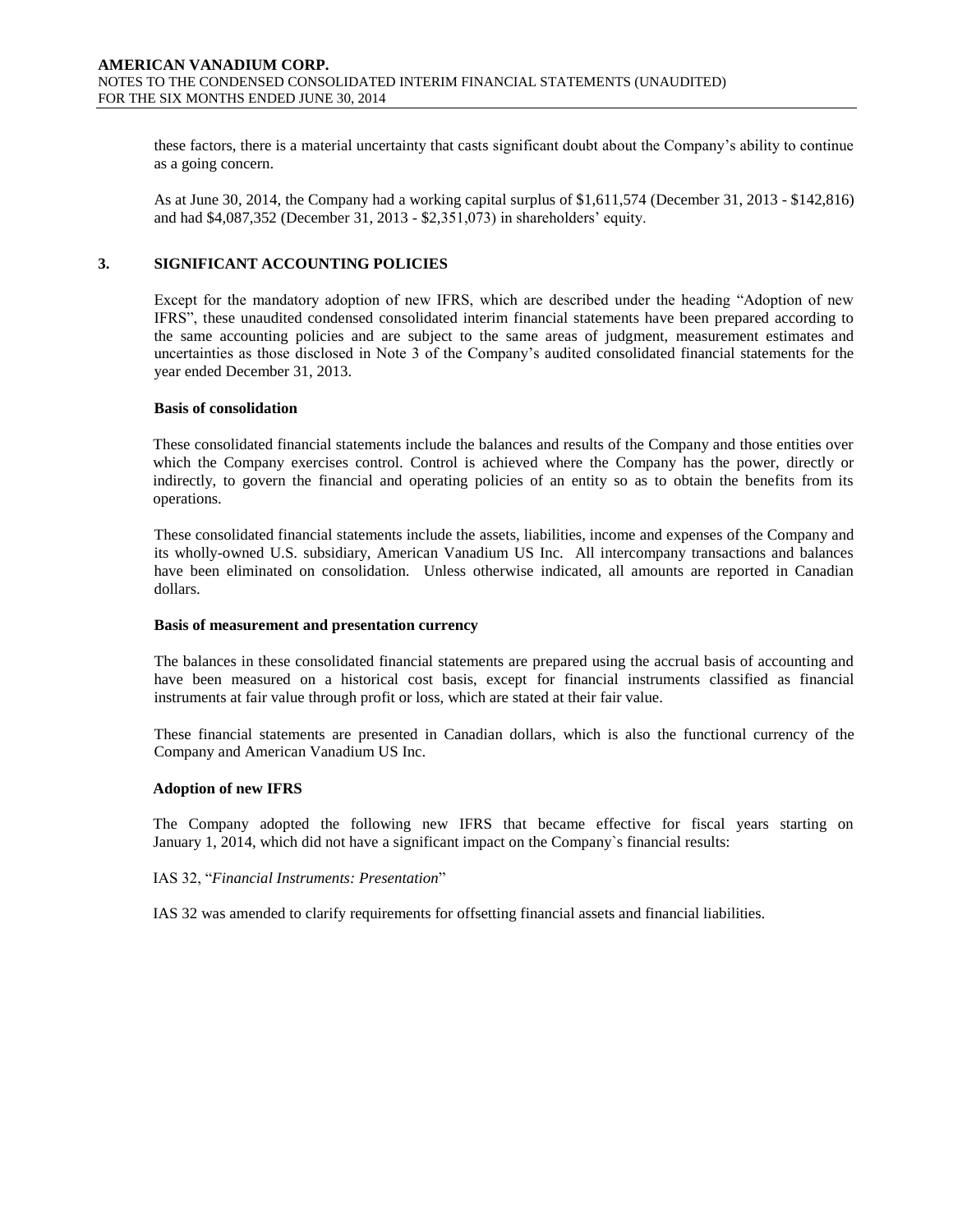#### **Future changes in accounting policies**

Certain new accounting standards and interpretations have been published that are not mandatory for the current reporting period. These standards have been assessed to not have a significant impact on the Company's financial statements:

i. IFRS 2, *"Share-based Payment"* 

IFRS 2 is amended to clarify the definition of vesting conditions. This accounting policy applies to share-based payment transactions for which the grant date is on or after July 1, 2014.

#### ii. IFRS 3, *"Business Combinations"*

IFRS 3 is amended to provide clarification related to (i) contingent consideration in a business combination and (ii) scope exception for joint arrangements. These amendments are effective for fiscal years beginning on or after July 1, 2014.

# iii. IFRS 8, *"Operating Segments"*

IFRS 8 is amended to require (i) disclosure of judgments made by management in aggregating segments, and (ii) a reconciliation of segment assets to the entity's assets when segment assets are reported. These amendments are effective for fiscal years beginning on or after July 1, 2014.

#### iv. IFRS 9, *"Financial Instruments"*

The IASB intends to replace IAS 39 – "Financial Instruments: Recognition and Measurement" in its entirety with IFRS 9 in three main phases. IFRS 9 will be the new standard for the financial reporting of financial instruments that is principles-based and less complex than IAS 39. IFRS 9 requires that all financial assets be classified as subsequently measured at amortized cost or at fair value based on the Company's business model for managing financial assets and the contractual cash flow characteristics of the financial assets. Financial liabilities are classified as subsequently measured at amortized cost except for financial liabilities classified as at fair value through profit or loss, financial guarantees and certain other exceptions. IFRS 9 can currently be adopted voluntarily, but is mandatory for years beginning on or after January 1, 2018.

v. IFRS 16, *"Property, Plant and Equipment and IFRS 38, Intangible Assets"*

IFRS 16 and IFRS 38 are amended to classify how gross carrying amount and accumulated depreciation or amortization are treated where an entity uses the revaluation model. These amendments are effective for fiscal years beginning on or after July 1, 2014.

#### vi. IFRS 24, *"Related Party Transactions"*

IFRS 24 is amended to (i) revise definition of "related party" to include an entity that provides key management personnel services to the reporting entity or its parent, and (ii) clarify related disclosure requirements. These amendments are effective for fiscal years beginning on or after July 1, 2014.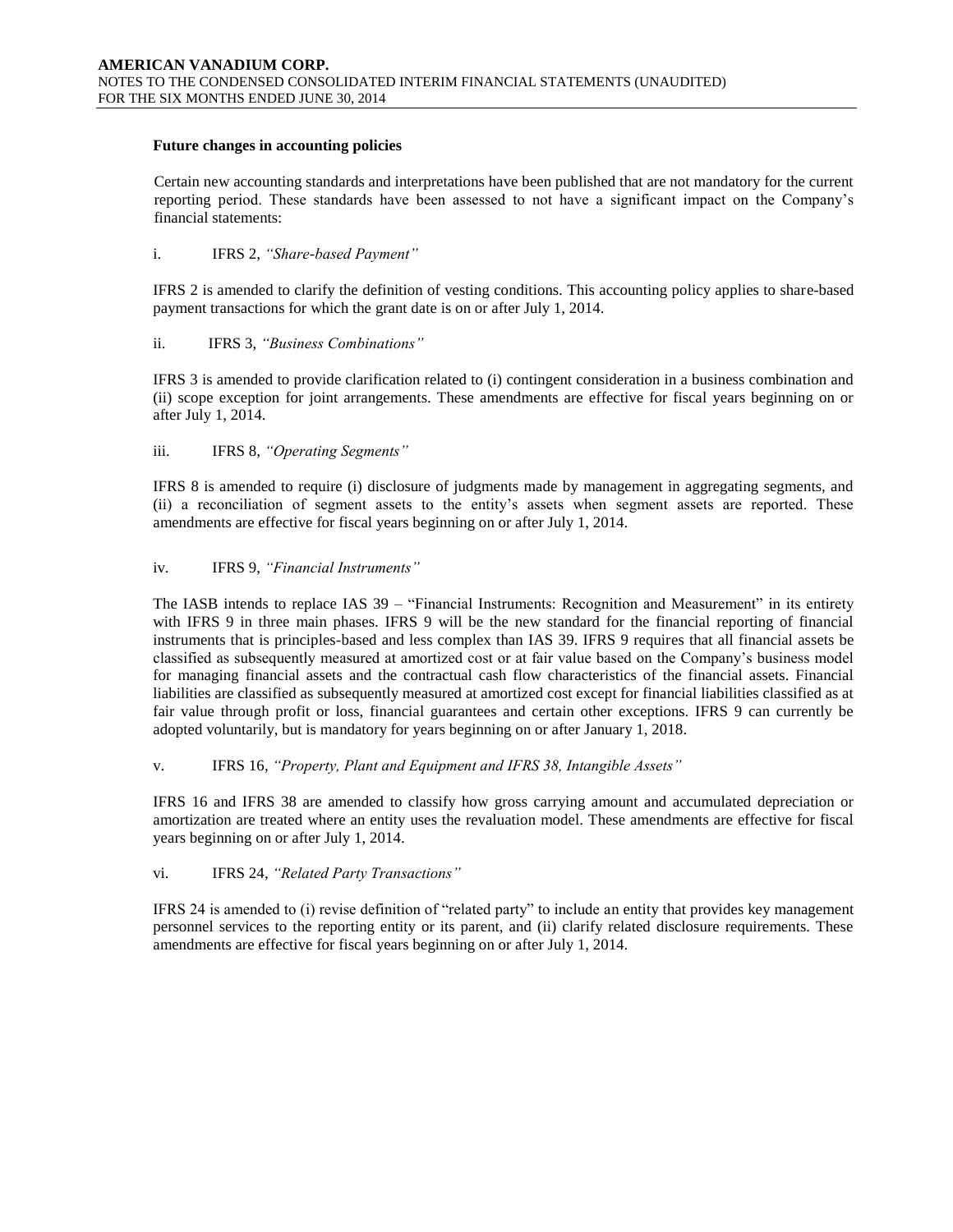# **4. PREPAID EXPENSES**

Changes to the balance of prepaid expenses for the six months ended June 30, 2014 are as follows:

|                                                              | Amount    |
|--------------------------------------------------------------|-----------|
|                                                              |           |
| Balance, December 31, 2013                                   | 123,101   |
| Net change in expense advances and rental and other deposits | (13, 471) |
| Prepayment for CellCube testing                              | 108,420   |
| Advance for CellCube units                                   | 338,512   |
| <b>Balance, June 30, 2014</b>                                | 556,562   |

During the six months ended June 30, 2014, the Company paid \$108,420 for testing that will be conducted on a CellCube unit at a U.S. Department of Energy's National Renewable Energy Laboratory facility located in Golden, Colorado. It is anticipated that this testing will commence in the second half of 2014, at which point the prepaid balance will be reduced for actual test costs incurred.

During the six months ended June 30, 2014, the Company made a \$338,512 non-refundable advance towards CellCube units.

# **5. EQUIPMENT AND DEPOSITS ON EQUIPMENT**

Changes to the Company's equipment balances are as follows:

|                                 | Field     | <b>Office</b> |                 |              |
|---------------------------------|-----------|---------------|-----------------|--------------|
|                                 | Equipment | Equipment     | <b>Vehicles</b> | <b>Total</b> |
|                                 | \$        | \$            | \$              | \$           |
| Cost                            |           |               |                 |              |
| Balance, December 31, 2013      | 41,655    | 62,086        | 41,118          | 144,859      |
| <b>Balance, June 30, 2014</b>   | 41,655    | 62,086        | 41,118          | 144,859      |
| <b>Accumulated amortization</b> |           |               |                 |              |
| Balance, December 31, 2013      | 38,317    | 19,517        | 28,626          | 86,460       |
| <b>Additions</b>                | 3,338     | 9,192         | 4,708           | 17,238       |
| <b>Balance, June 30, 2014</b>   | 41,655    | 28,709        | 33,334          | 103,968      |
| <b>Carrying value</b>           |           |               |                 |              |
| December 31, 2013               | 3,338     | 42,569        | 12,492          | 58,399       |
| June 30, 2014                   |           | 33,377        | 7.784           | 41,161       |

#### *Deposits on equipment*

In addition to the equipment balances above, as at June 30, 2014, the Company has paid or accrued a total of \$287,571 for instalments towards CellCube units which will be held by the Company for demonstration purposes, with the possibility of future resale. Of this amount, \$107,778 was accrued and \$95,612 was paid during the six months ended June 30, 2014. This amount is classified as a deposit on equipment until such time as this equipment is operating, at which point it will be reclassified as equipment and will be subject to amortization.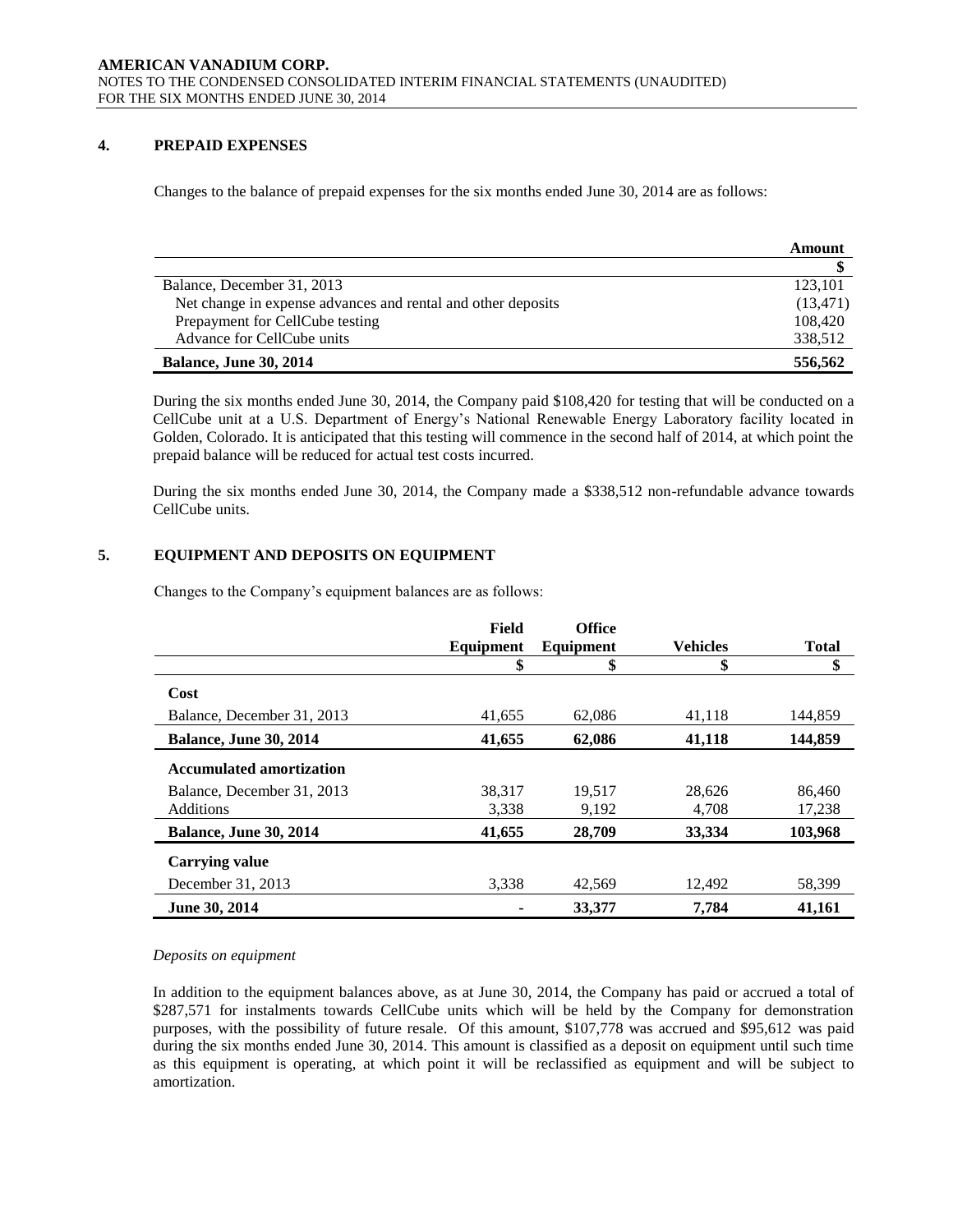#### **6. MINERAL PROPERTIES**

#### **Summary of properties**

a) Gibellini Property, Nevada, U.S.

In March 2006, the Company entered into a Mineral Lease Agreement to acquire 40 unpatented lode mining claims, paying US\$60,000 upon the execution of the agreement. Pursuant to the terms of the agreement, the Company is required to pay a production royalty of 2.5% of the net smelter returns ("NSR") of all mineral substances produced from the claims, to a maximum of US\$3,000,000, at which point the production royalty decreases to 2.0%. The Company is also required to pay US\$30,000, quarterly, and such payments are credited against any future production royalties payable. As of June 30, 2014, the Company has paid a total of US\$810,000 in these advance royalty payments, including US\$60,000 paid during the six months ended June 30, 2014.

In December 2006, the Company entered into a Mineral Lease Agreement to acquire 12 unpatented lode mining claims, paying US\$9,000 upon the execution of the agreement. Pursuant to the terms of the agreement the Company is required to pay an initial production royalty payment of US\$30,000 within 60 days of production from the claims and a production royalty of 3.0% of NSR of all mineral substances produced from the claims. Also, the Company must pay an escalating series of annual payments, which will be credited against any future production royalties payable. As of June 30, 2014, the Company has paid a total of US\$143,000 in these advance royalty payments, of which none were paid in the six months ended June 30, 2014; remaining payments are US\$24,000, annually. Further the Company has the option to purchase these claims for a total purchase price of US\$1,000,000.

In April 2007, the Company entered into a Mineral Lease Agreement to acquire 17 unpatented lode mining claims, paying US\$10,000 upon the execution of the agreement. Pursuant to the terms of the agreement the Company was required to pay US\$15,000 annually as a prepayment towards a production royalty of 2.5% of NSR of all mineral substances produced from the claims. In 2011, the Company acquired full ownership of these claims for a cash payment of US\$50,000 and the issuance of 25,000 of its common shares valued at \$33,750, in addition to US\$60,000 in cumulative annual payments made prior to acquisition, thereby eliminating future advance royalty payments.

In 2011, the Company staked 180 unpatented lode claims and seven placer claims and in 2012 an additional 196 unpatented lode claims were staked.

In August and October 2011, the Company entered into two lease agreements for water rights to support permitting and potential development of the Gibellini Property. Combined initial consideration for these rights included cash payments of US\$195,000 and 50,000 common shares in the Company valued at \$67,500. The Company was also required to make combined annual rental payments of US\$225,000, which were adjusted for the Consumer Price Index. During the year ended December 31, 2013, the Company paid US\$231,090 in such rental payments. Additionally, during the year ended December 31, 2013, the Company cancelled one of the agreements because the other rights were considered sufficient. The Company paid US\$100,000 and has accrued for two further payments of US\$25,000, one of which is due in each of 2014 and 2015. As a result of the cancellation, \$390,338 in related capitalized costs from previous periods was written-off from the mineral property balance and an expense of \$531,033 was incurred for the year ended December 31, 2013, comprising the amount written-off, the cancellation payments paid or accrued, and legal fees incurred for the cancellation.

#### b) Del Rio Property, Nevada, U.S.

In 2010, the Company acquired 120 claims through the staking process. No additional claims have been subsequently acquired.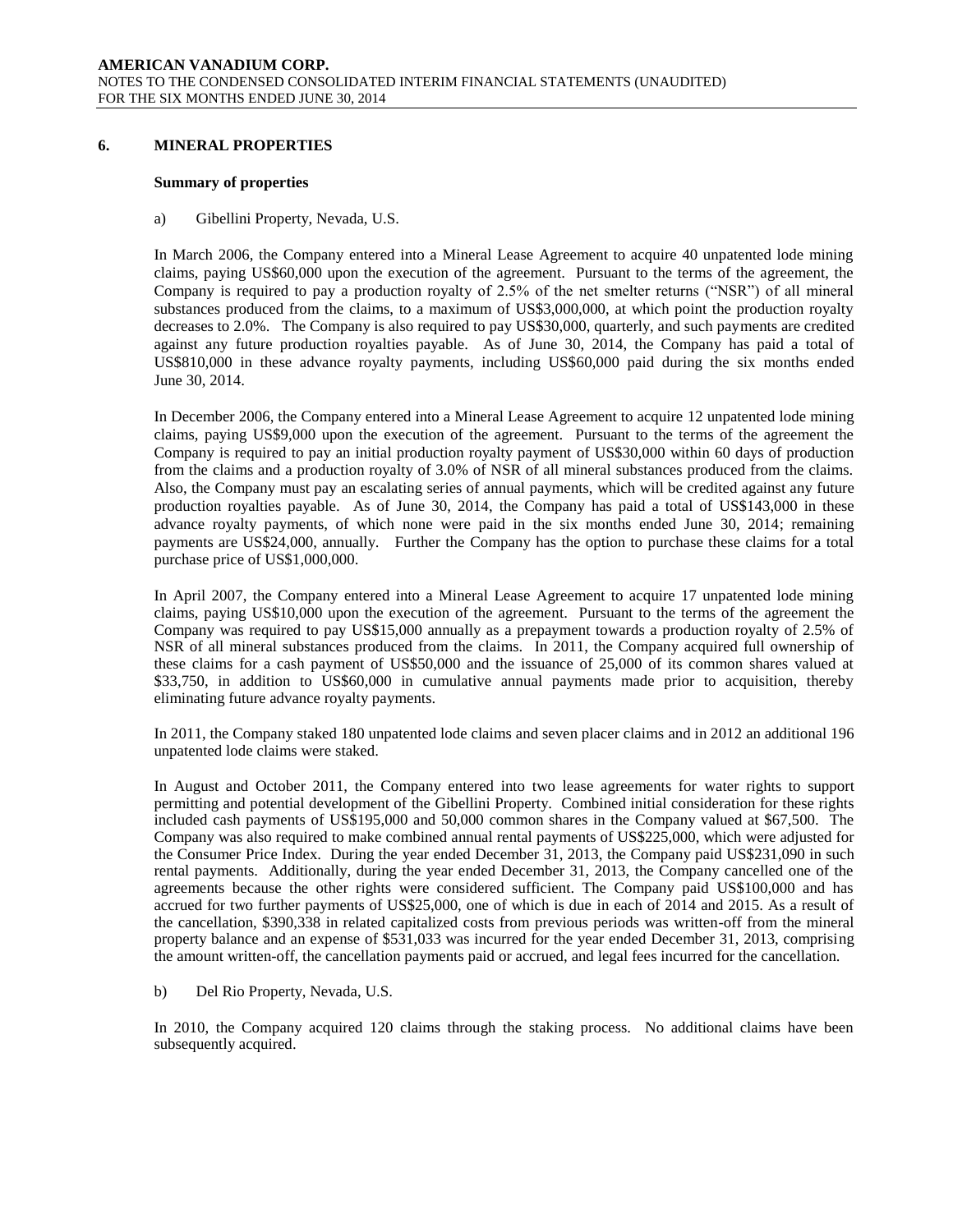#### c) Hot Creek Property, Nevada, U.S.

In 2010, the Company acquired 18 claims through the staking process. No additional claims have been subsequently acquired.

#### **Acquisition costs**

As at June 30, 2014 and prior periods, the carrying values of mineral properties were comprised solely of capitalized acquisition costs for mineral and related water rights. Changes to these carrying values are as follows:

|                         | <b>Gibellini</b> | Del Rio                  | <b>Hot Creek</b> | Total     |
|-------------------------|------------------|--------------------------|------------------|-----------|
|                         |                  |                          |                  |           |
| As at December 31, 2013 | 1,868,430        | 39.683                   | 9.171            | 1,917,284 |
| Additions               | 65.847           | $\overline{\phantom{0}}$ |                  | 65.847    |
| As at June 30, 2014     | 1.934.277        | 39,683                   | 9.171            | 1,983,131 |

The Company has capitalized, rather than expensed, payments for mineral and related water rights on the basis that holding title to the related properties and water rights allows the Company to develop these properties in the future. Acquiring and maintaining title to mineral properties involves certain inherent risks due to difficulties in determining the validity of certain claims as well as the potential for problems arising from the frequently ambiguous conveyance history characteristic of many mineral properties.

#### **Exploration and evaluation expenses**

During the six months ended June 30, 2014, exploration and evaluation expenses incurred on the Company's mineral properties were as follows:

|                              | <b>Gibellini</b> | <b>Del Rio</b> | <b>Hot Creek</b> | <b>Total</b> |
|------------------------------|------------------|----------------|------------------|--------------|
|                              | \$               | æ              | \$               | \$           |
| Environmental permitting     | 549,840          |                |                  | 549,840      |
| Engineering, procurement and |                  |                |                  |              |
| construction management      | 128,484          |                |                  | 128,484      |
| Metallurgy                   | 296,228          |                |                  | 296,228      |
| General                      | 164,775          |                |                  | 164,775      |
| Engineering                  | 87.443           |                |                  | 87,443       |
| Labour and benefits          | 60,312           |                |                  | 60,312       |
| Leach pad design             | 60,895           |                |                  | 60,895       |
| Satellite office             | 52,116           |                |                  | 52,116       |
| Geotechnical                 | 15,485           |                |                  | 15,485       |
| Drilling and trenching       | 1,825            |                |                  | 1,825        |
|                              | 1.417.403        |                |                  | 1.417.403    |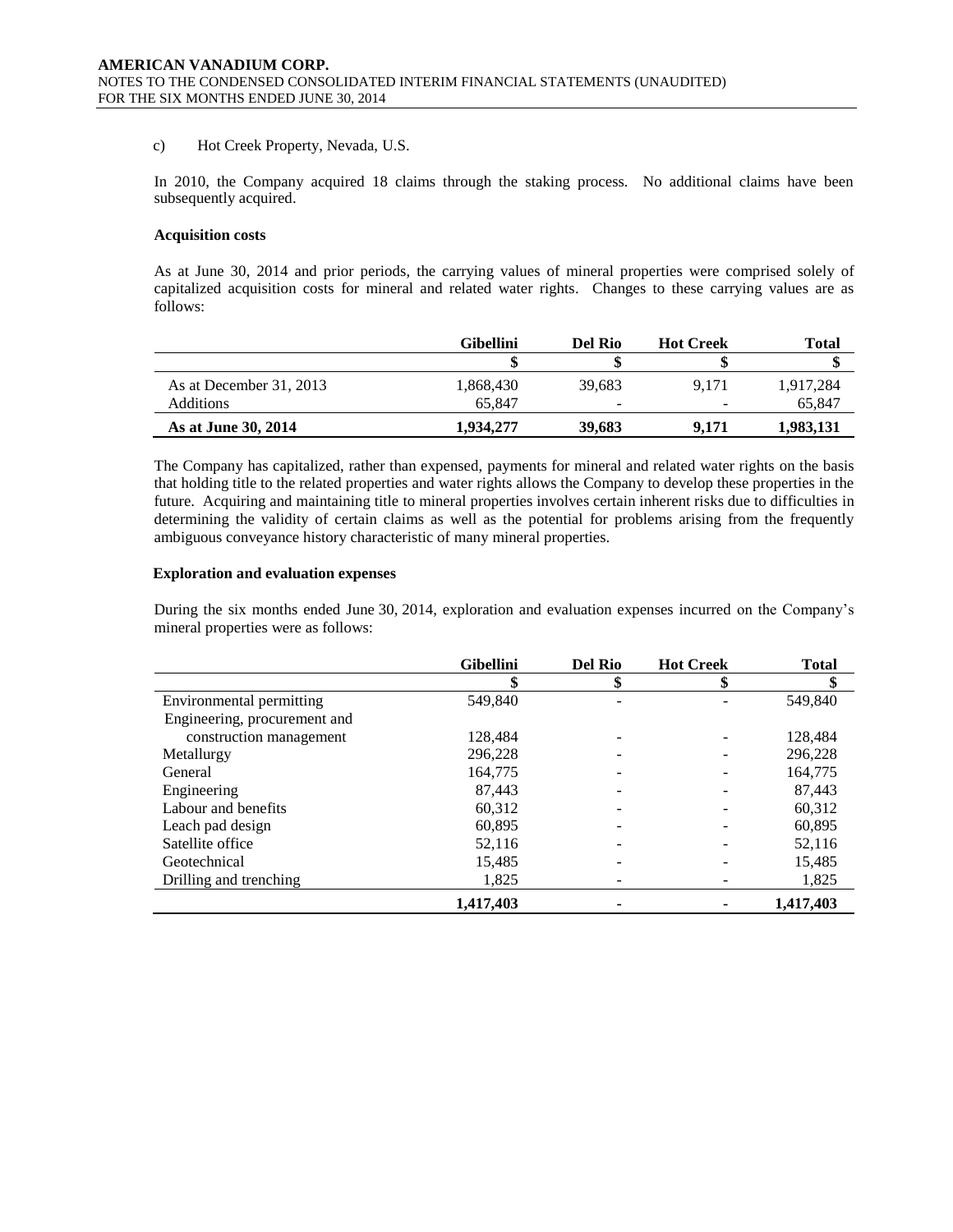During the six months ended June 30, 2013, exploration and evaluation expenses incurred on the Company's mineral properties were as follows:

|                              | <b>Gibellini</b> | Del Rio | <b>Hot Creek</b> | <b>Total</b> |
|------------------------------|------------------|---------|------------------|--------------|
|                              |                  |         |                  |              |
| Environmental permitting     | 487,729          |         |                  | 487,729      |
| Engineering, procurement and |                  |         |                  |              |
| construction management      | 610,498          |         |                  | 610,498      |
| Metallurgy                   | 536,521          |         |                  | 536,521      |
| General                      | 105,728          | 640     |                  | 106,368      |
| Power                        | 51,235           |         |                  | 51,235       |
| Engineering                  | 49,348           |         |                  | 49,348       |
| Geotechnical                 | 32,012           |         |                  | 32,012       |
| Feasibility                  | 24               |         |                  | 24           |
|                              | 1,873,095        | 640     |                  | 1,873,735    |

#### **7. SHAREHOLDERS' EQUITY**

#### **Share capital**

#### *Authorized*

Unlimited number of common voting shares with no par value.

*Issued and outstanding*

|                                                                | Number of            |            |
|----------------------------------------------------------------|----------------------|------------|
|                                                                | <b>Common Shares</b> | Amount     |
|                                                                |                      |            |
| Outstanding, January 1, 2013                                   | 33,524,250           | 17,461,187 |
| Issued through private placements, net of share issuance costs | 13,267,698           | 6,447,200  |
| Issued on exercise of stock options                            | 53,250               | 56,151     |
| Issuance of bonus shares and vesting of performance shares     | 325,000              | 133,000    |
| Outstanding, December 31, 2013                                 | 47,170,198           | 24,097,538 |
| Issued through private placements, net of share issuance costs | 12,500,000           | 4,822,169  |
| Issuance of bonus shares and vesting of performance shares     | 260,000              | 106,675    |
| Issued on exercise of warrants                                 | 13,800               | 9,674      |
| Outstanding, June 30, 2014                                     | 59,943,998           | 29,036,056 |

#### *Private placements*

On April 11, 2013, the Company completed a non-brokered private placement of 1,607,698 common share units at a price of \$0.70 per unit for gross proceeds of \$1,125,388. Each unit consists of one common share and onehalf of one common share purchase warrant. Each whole common share purchase warrant entitles the holder to purchase an additional common share at a price of \$1.20 until April 11, 2014. The value of these units has been bifurcated between common shares at a value of \$0.58 per share and warrants at a value of \$0.12 per one-half warrant. An additional 840 agent's warrants were issued as part of this private placement with a fair value of \$93. Each agent's warrant entitles the holder to purchase one common share at a price of \$1.20 per common share until April 11, 2014. Transaction costs for the private placement, which include cash commissions, and legal and other fees, totalled \$14,075.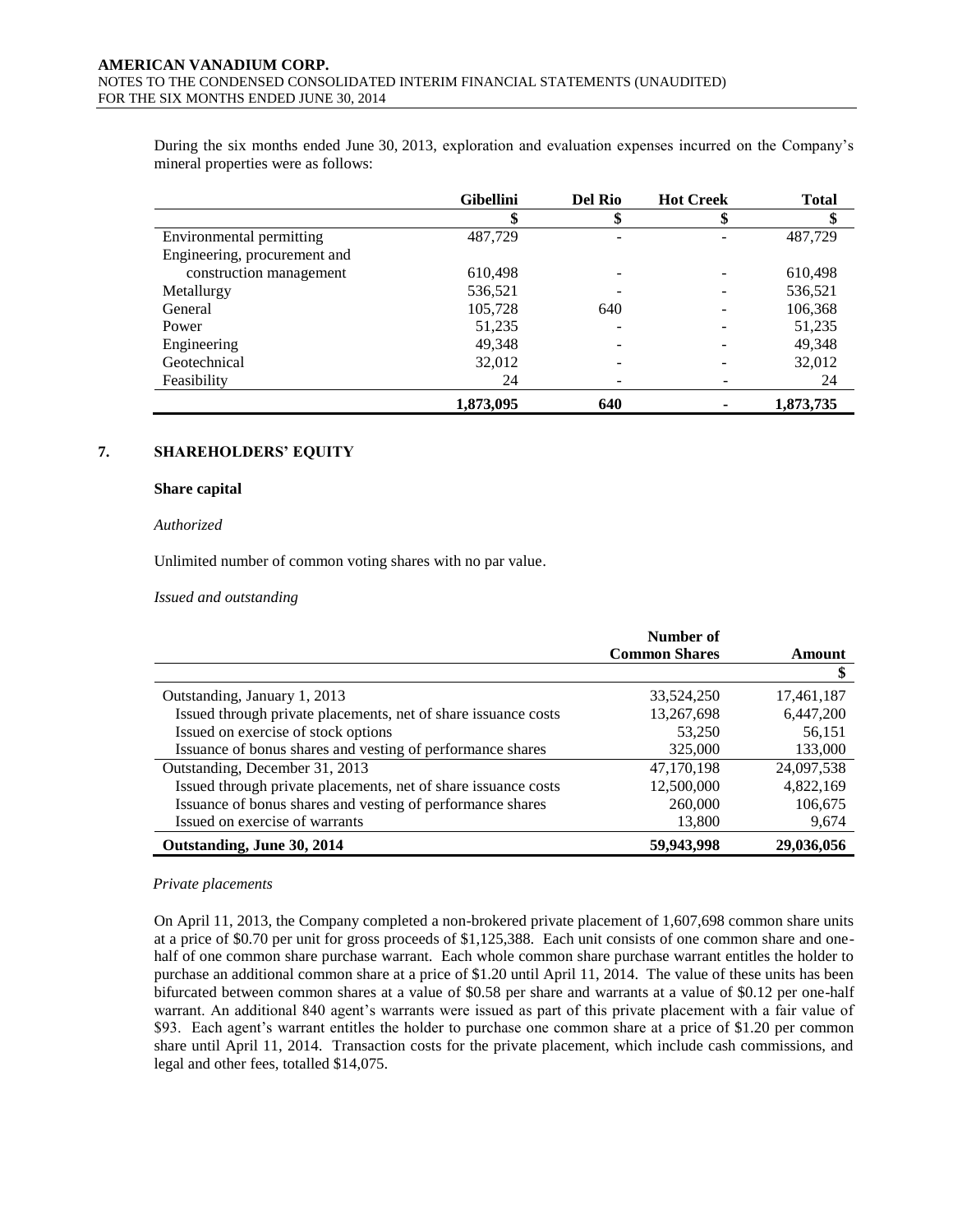On September 30, 2013, the Company completed the first of two tranches of a non-brokered private placement. Under this tranche, the Company issued 8,130,000 common share units at a price of \$0.50 per unit for gross proceeds of \$4,065,000. Each unit consists of one common share, one-half of one common share purchase warrant exercisable at \$0.60 and one-half of one common share purchase warrant exercisable at \$0.80. Each whole \$0.60 warrant entitles the holder to purchase an additional common share at a price of \$0.60 until March 30, 2014, which was subsequently extended until September 30, 2014, and each whole \$0.80 warrant entitles the holder to purchase an additional common share at a price of \$0.80 until September 30, 2015. The value of these units has been bifurcated between common shares at a value of \$0.49 per share with the residual value of \$0.01 being attributed to the warrants. Agents for the private placement received 23,100 of the \$0.60 warrants and 23,100 of the \$0.80 warrants with a combined fair value of \$3,628. Transaction costs for this tranche, which include warrant and cash commissions, and legal and other fees, totalled \$154,663.

On November 4, 2013, the Company completed the second tranche of the September 30, 2013 non-brokered private placement. Under the second tranche, the Company issued 3,530,000 common share units at a price of \$0.50 per unit for gross proceeds of \$1,765,000. Each unit consists of one common share, one-half of one common share purchase warrant exercisable at \$0.60 and one-half of one common share purchase warrant exercisable at \$0.80. Each whole \$0.60 warrant entitles the holder to purchase an additional common share at a price of \$0.60 until May 4, 2014, which was subsequently extended until November 4, 2014, and each whole \$0.80 warrant entitles the holder to purchase an additional common share at a price of \$0.80 until November 4, 2015. The full value of these units is attributed to the value of the common shares. Agents for the private placement received 16,800 of the \$0.60 warrants and 16,800 of the \$0.80 warrants with a combined fair value of \$3,104. Transaction costs for this tranche, which include cash commissions, and legal and other fees, totalled \$59,400.

On March 6, 2014, the Company completed the first tranche of a non-brokered private placement of 10,000,000 common share units at a price of \$0.40 per unit for gross proceeds of \$4,000,000. Each unit consists of one common share and one-half of one common share purchase warrant. Each whole common share purchase warrant entitles the holder to purchase an additional common share at a price of \$0.60 until March 6, 2016. The full value of these units is attributed to the value of the common shares. Transaction costs for this tranche, which include legal and other fees, totalled \$90,580.

On May 8, 2014, the Company completed the second tranche of the private placement for an additional 2,500,000 common share units at a price of \$0.40 per unit for gross proceeds of \$1,000,000. Each unit consists of one common share and one-half of one common share purchase warrant. Each whole common share purchase warrant for the second tranche entitles the holder to purchase an additional common share at a price of \$0.60 until May 8, 2016. The full value of these units is attributed to the value of the common shares. An additional 93,375 warrants with a fair value of \$12,043 were granted to agents for the second tranche. Transaction costs for this tranche, which include the value of agents' warrants, legal fees, and exchange and other fees, totalled \$87,251.

#### *Restricted share units ("RSUs")*

The Company has an RSU plan, adopted in fiscal 2013, allowing the Board of Directors of the Company, at its discretion and in accordance with the requirements of the Exchange, to grant to directors, officers, employees and consultants to the Company, non-transferable RSUs. Upon meeting certain operational milestones or other vesting conditions, the RSUs will be exchanged for common shares in the Company for the recipient's benefit. RSUs will expire three years from grant if performance-based vesting conditions are not met.

The maximum number of RSUs that can be issued under the RSU plan is 3,500,000 and the combined maximum number of common shares issuable under the RSU and stock options plans shall not exceed a rolling 10% of the Company's issued and outstanding number of common shares. The Company may grant, subject to Exchange approval, compensatory shares or RSUs outside the RSU plan, which may have different characteristics than those permitted by the plan.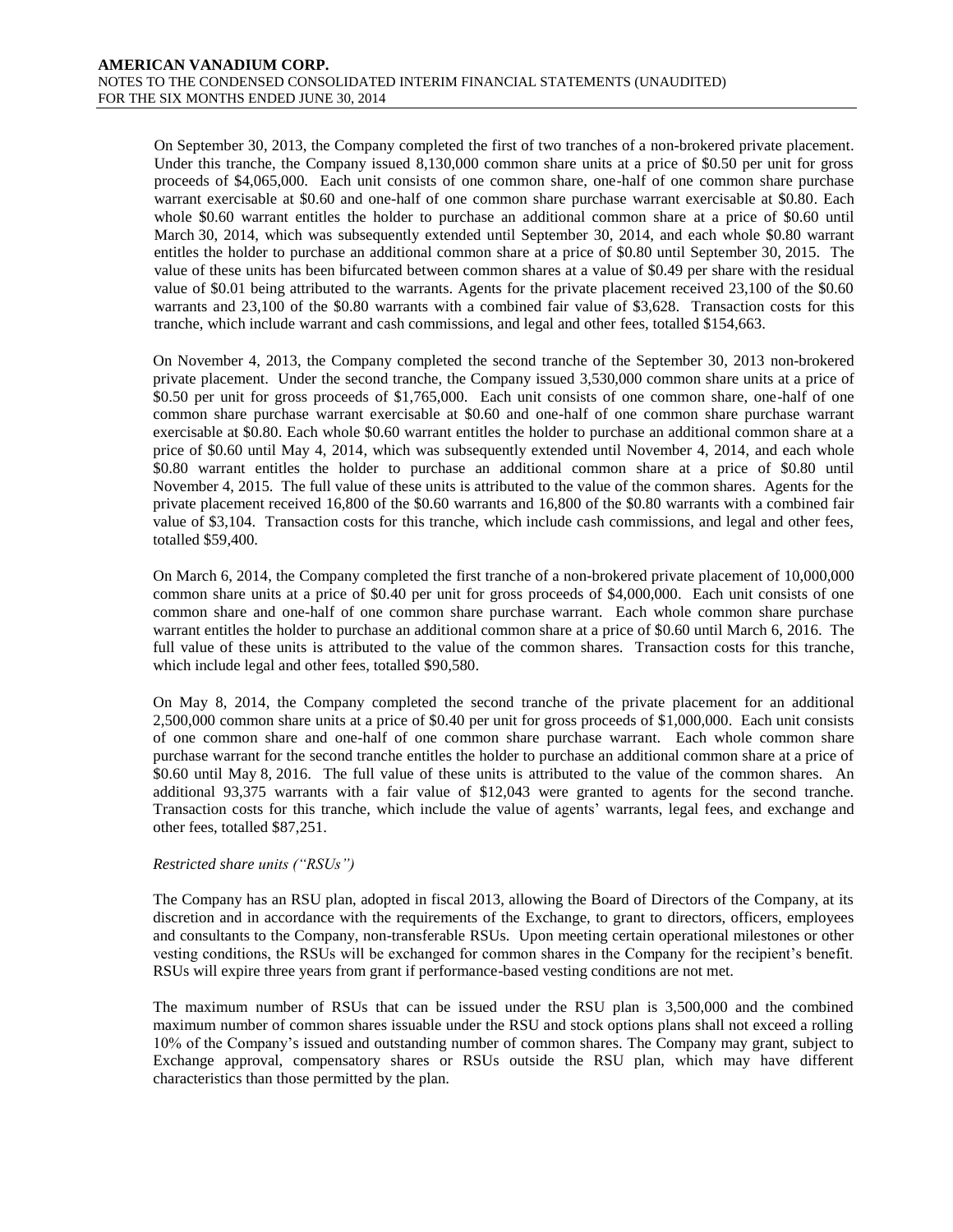During the year ended December 31, 2013, the Company issued 200,000 RSUs to an employee of the Company. These RSUs will vest in tranches as certain environmental permitting and mine development milestones for Gibellini are achieved. No RSUs have vested as at June 30, 2014 no expense has been recognized for the potential achievement of vesting conditions.

#### *Bonus and performance shares*

Subject to shareholder or regulatory approvals, the Company may, outside the RSU plan, grant bonus or performance shares to employees or consultants. These shares may be issued unconditionally ("Bonus Shares"), or may be issued subject to meeting certain performance or retention criteria ("Performance Shares"). For Bonus Shares, an expense is recorded on their grant date equivalent to the prevailing fair market value of the shares. For Performance Shares, an expense is recorded for the grant date fair market value those shares expected to be earned, which is recognized rateably over their anticipated vesting period. The expense recognized for Performance Shares and Bonus Shares results in a corresponding increase to the Company's equity reserves, which is then reclassified to share capital on actual issuance of the related earned shares.

Changes to the balance of unvested Performance Shares are as follows:

|                                            | <b>Bonus Shares</b> |                 | <b>Performance Shares</b> |
|--------------------------------------------|---------------------|-----------------|---------------------------|
|                                            |                     | Number of       | Number of                 |
|                                            | Number of           | <b>Unvested</b> | <b>Vested</b>             |
|                                            | <b>Shares</b>       | <b>Shares</b>   | <b>Shares</b>             |
| Outstanding, January 1, 2013               |                     | 725,000         |                           |
| Bonus and Performance Share awards granted |                     | 560,000         |                           |
| Performance Shares vested                  |                     | (325,000)       | 325,000                   |
| Shares issued                              |                     |                 | (325,000)                 |
| Outstanding, December 31, 2013             |                     | 960,000         |                           |
| Bonus and Performance Share awards granted | 150,000             |                 |                           |
| Performance Shares vested                  |                     | (310,000)       | 310,000                   |
| Shares issued                              | (75,000)            |                 | (185,000)                 |
| Outstanding, June 30, 2014                 | $75,000^1$          | $650,000^2$     | 125,000 <sup>1</sup>      |

<sup>1</sup> As at June 30, 2014, there are 75,000 Bonus Shares and 125,000 Performance Shares which are issuable to certain employees of the Company and are not subject to any further performance or retention conditions, but whose release is scheduled throughout 2014. Equity reserves as at June 30, 2014 includes \$97,500 related to these amounts.

<sup>2</sup> As at June 30, 2014, there are 650,000 Performance Shares outstanding whose release is subject to certain performance or retention conditions being fulfilled. It is expected that all such conditions will be met, and the Company has recognized an expense of \$45,406 related to these shares for the six months ended June 30, 2014, with the same amount being recorded in equity reserves as at June 30, 2014.

The combined expense recognized for Bonus Shares and Performance Shares during the six months ended June 30, 2014 is \$249,581, of which \$222,281 is recorded in salaries and benefits expense and \$27,300 in consulting expense. Corresponding amounts of \$142,906 and 106,675 been recorded in equity reserves for unissued shares and in share capital for shares issued, respectively.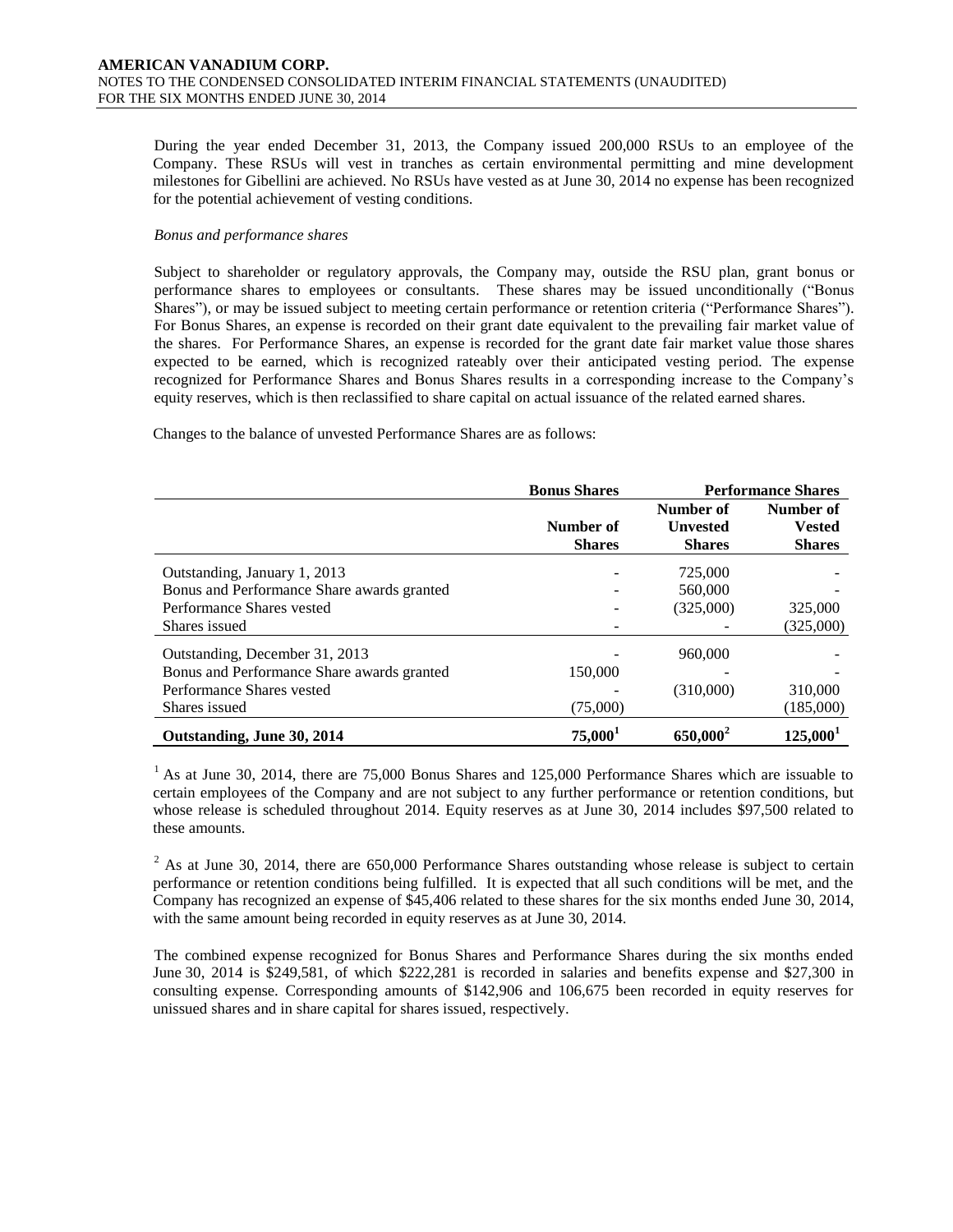The performance milestones for the issuance of the Performance Shares outstanding as at June 30, 2014 are as follows:

| <b>Performance Milestone</b>                                          | <b>Number of Shares Issuable</b> |
|-----------------------------------------------------------------------|----------------------------------|
| Earlier of December 31, 2014 and project permitting for the Gibellini |                                  |
| property.                                                             | 100,000                          |
| Earlier of December 31, 2015 and completion of detailed engineering   |                                  |
| and revised feasibility study for the Gibellini property.             | 75,000                           |
| Earlier of December 31, 2015 and completion of the leaching pad for   |                                  |
| the Gibellini property.                                               | 75,000                           |
| Earlier of December 31, 2016 and commencement of heap leaching        |                                  |
| process on the Gibellini property.                                    | 100,000                          |
| Earlier of December 31, 2016 and economic production on the Gibellini |                                  |
| property.                                                             | 75,000                           |
| Earlier of December 31, 2017 and economic production on the Gibellini |                                  |
| property.                                                             | 125,000                          |
| On employment retention to December 31, 2017                          | 100,000                          |
| Total                                                                 | 650,000                          |

#### **Warrants**

Changes to the balance of warrants outstanding are as follows:

|                                                  | Number of<br>Warrants | Weighted<br>Average<br><b>Exercise</b><br>Price | Weighted<br>Average<br><b>Fair Value</b> | Weighted<br>Average<br><b>Remaining</b><br>Life |
|--------------------------------------------------|-----------------------|-------------------------------------------------|------------------------------------------|-------------------------------------------------|
|                                                  |                       | \$                                              | \$                                       | (Years)                                         |
| Outstanding, January 1, 2013                     | 3,780,087             | 1.20                                            | 0.21                                     |                                                 |
| Warrants expired                                 | (2,167,160)           | 1.35                                            | 0.26                                     |                                                 |
| Warrants issued as part of common share<br>units | 12,463,848            | 0.73                                            | 0.02                                     |                                                 |
| Warrants issued as agents, and finders' fees     | 80,640                | 0.71                                            | 0.08                                     |                                                 |
| Outstanding, December 31, 2013                   | 14, 157, 415          | 0.76                                            | 0.04                                     |                                                 |
| Warrants issued as part of common share<br>units | 6,250,000             | 0.60                                            |                                          |                                                 |
| Warrants issued as agents' and finders' fees     | 93,375                | 0.60                                            | 0.13                                     |                                                 |
| Warrants exercised                               | (13,800)              | 0.60                                            | 0.10                                     |                                                 |
| Warrants expired                                 | (2,443,715)           | 1.06                                            | 0.17                                     |                                                 |
| Outstanding, June 30, 2014                       | 18,043,275            | 0.67                                            | 0.01                                     | $1.1\,$                                         |

The fair value of warrants included in common share units is determined as the excess in the value of the unit over the market price of the Company's common shares on the date the units are issued.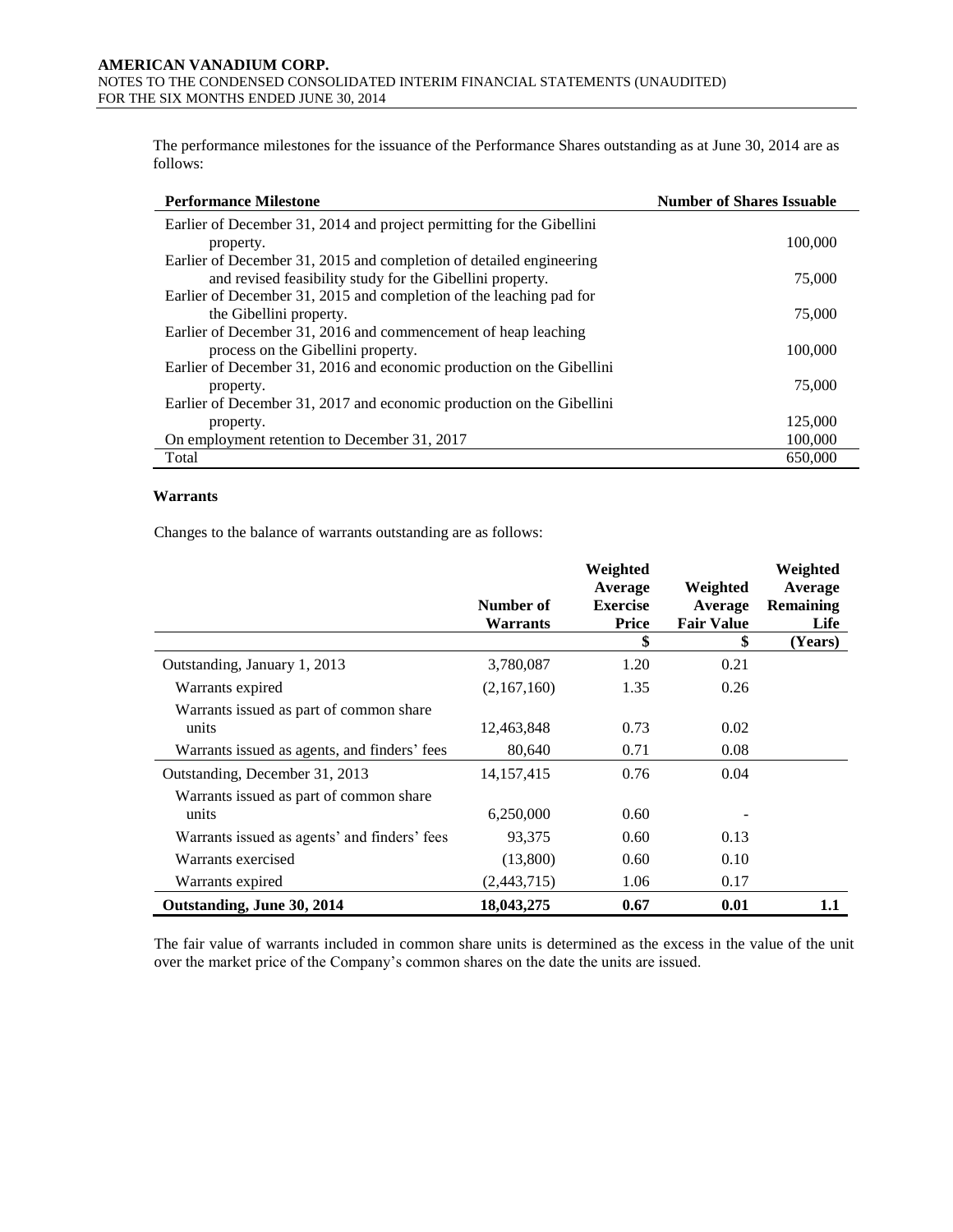The fair value of agents' and finders' warrants issued on a stand-alone basis is determined using the Black-Scholes option-pricing model. Inputs to the Black-Sholes option-pricing for these warrants are as follows:

|                                 | For the six months ended | For the year ended |
|---------------------------------|--------------------------|--------------------|
|                                 | <b>June 30, 2014</b>     | December 31, 2013  |
| Risk-free interest rate         | $1.07\%$                 | 1.55%              |
| Dividend yield                  | $0\%$                    | 0%                 |
| Expected stock price volatility | 64.61%                   | 73.06%             |
| Expected life                   | 1.15 years               | l year             |

The following warrants were outstanding and exercisable as at June 30, 2014:

|                    |                       | Number of<br><b>Warrants</b><br><b>Outstanding and</b> |
|--------------------|-----------------------|--------------------------------------------------------|
| <b>Expiry date</b> | <b>Exercise Price</b> | <b>Exercisable</b>                                     |
|                    | \$                    |                                                        |
| September 30, 2014 | 0.60                  | 4,065,000                                              |
| November 4, 2014   | 0.60                  | 1,765,000                                              |
| September 30, 2015 | 0.80                  | 4,088,100                                              |
| November 4, 2015   | 0.80                  | 1,781,800                                              |
| March 6, 2016      | 0.60                  | 5,000,000                                              |
| May 8, 2016        | 0.60                  | 1,343,375                                              |
|                    |                       | 18,043,275                                             |

#### **Stock options**

The Company adopted an incentive stock option plan which provides that the Board of Directors of the Company may from time to time, in its discretion, and in accordance with the requirements of the Exchange, grant to directors, officers, employees and technical consultants to the Company, non-transferable options to purchase common shares, provided that the number of common shares reserved for issuance will not exceed 10% of the issued and outstanding common shares. Such options will be exercisable for a period of up to five years from the date of grant. Vesting terms are determined by the Board of Directors at the time of grant.

Stock option transactions and the number of stock options outstanding are summarized as follows:

|                                | Number of<br><b>Stock Options</b> | Weighted<br>Average<br><b>Exercise</b><br><b>Price</b> | Weighted<br>Average<br><b>Fair Value</b> | Weighted<br>Average<br><b>Remaining</b><br>Life |
|--------------------------------|-----------------------------------|--------------------------------------------------------|------------------------------------------|-------------------------------------------------|
|                                |                                   | \$                                                     | æ                                        | (Years)                                         |
| Outstanding, January 1, 2013   | 2,555,500                         | 0.84                                                   | 0.58                                     |                                                 |
| Options granted                | 1,575,000                         | 0.63                                                   | 0.29                                     |                                                 |
| Options exercised              | (53,250)                          | 0.70                                                   | 0.36                                     |                                                 |
| Options cancelled or forfeited | (188,000)                         | 1.22                                                   | 0.82                                     |                                                 |
| Outstanding, December 31, 2013 | 3,889,250                         | 0.73                                                   | 0.45                                     | 2.77                                            |
| Options granted                | 490,000                           | 0.60                                                   | 0.25                                     |                                                 |
| June 30, 2014                  | 4,379,250                         | 0.71                                                   | 0.43                                     | 2.88                                            |

The fair values of the stock options granted during were estimated using the Black-Scholes option pricing model. The weighted average assumptions used in the pricing model for these options are as follows: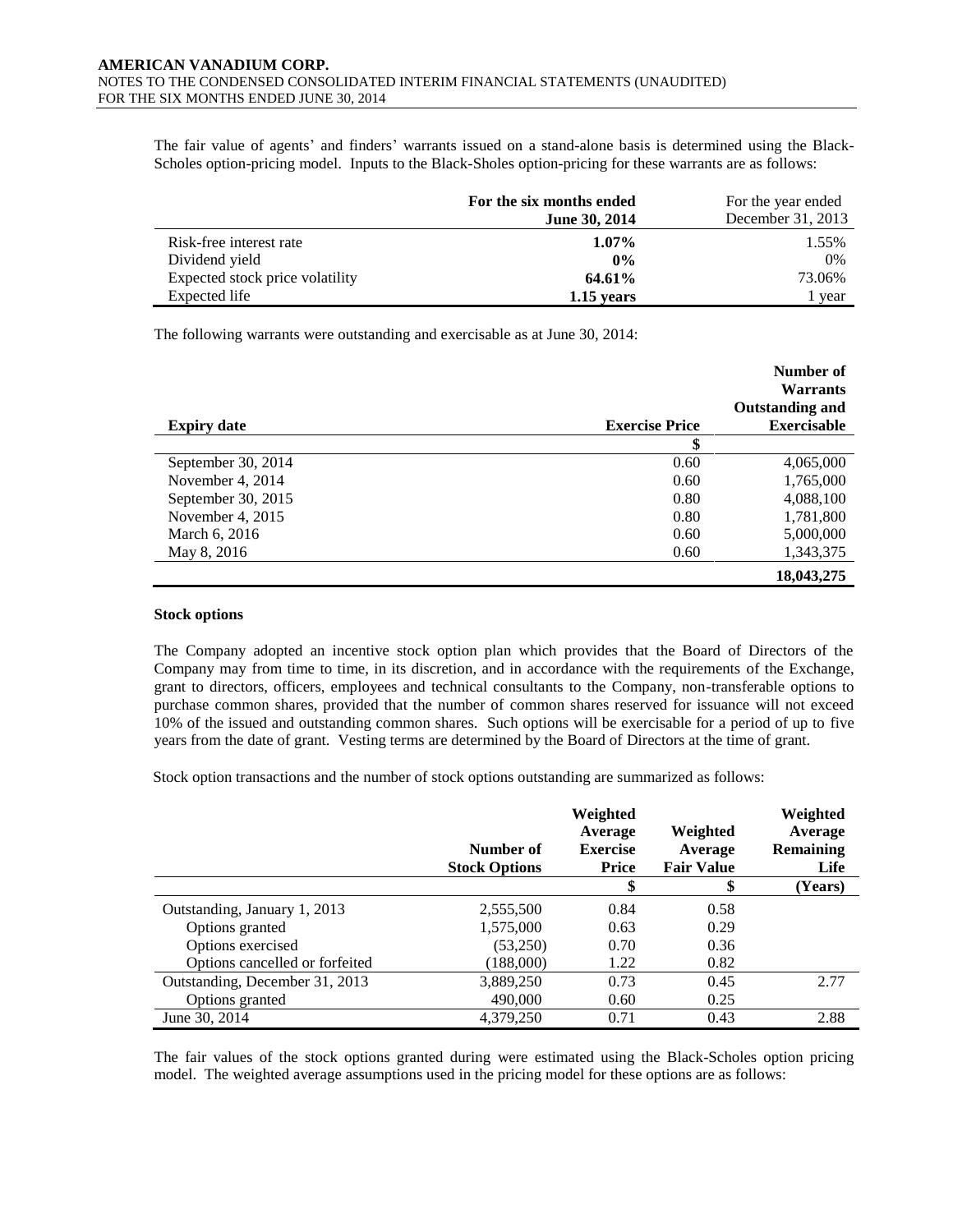#### **AMERICAN VANADIUM CORP.**  NOTES TO THE CONDENSED CONSOLIDATED INTERIM FINANCIAL STATEMENTS (UNAUDITED) FOR THE SIX MONTHS ENDED JUNE 30, 2014

|                                 | For the six months ended<br><b>June 30, 2014</b> | For the year ended<br>December 31, 2013 |
|---------------------------------|--------------------------------------------------|-----------------------------------------|
| Risk-free interest rate         | $1.16\%$                                         | 1.26%                                   |
| Dividend yield                  | $0\%$                                            | 0%                                      |
| Expected stock price volatility | 82.21%                                           | 79.60%                                  |
| Expected forfeiture rate        |                                                  | 18.79%                                  |
| Expected life                   | 2.80 years                                       | 2.93 years                              |

The following incentive stock options were outstanding and exercisable at June 30, 2014:

|                    |                       |                          | Number of          |
|--------------------|-----------------------|--------------------------|--------------------|
|                    |                       | <b>Number of Options</b> | <b>Options</b>     |
| <b>Expiry date</b> | <b>Exercise Price</b> | Outstanding              | <b>Exercisable</b> |
|                    | \$                    |                          |                    |
| July 6, 2014       | 0.60                  | 50,000*                  | 50,000             |
| July 6, 2014       | 0.70                  | 75,000*                  | 75,000             |
| July 6, 2014       | 0.74                  | 50,000*                  | 50,000             |
| July 30, 2014      | 0.70                  | 21,750*                  | 21,750             |
| July 30, 2014      | 1.34                  | 100,000*                 | 100,000            |
| July 30, 2014      | 1.53                  | 300,000*                 | 300,000            |
| January 21, 2015   | 0.35                  | 687,500                  | 687,500            |
| April 1, 2015      | 0.75                  | 40,000                   | 40,000             |
| August 18, 2015    | 0.75                  | 50,000                   | 50,000             |
| November 2, 2015   | 0.70                  | 275,000                  | 275,000            |
| December 13, 2015  | 1.00                  | 10,000                   | 10,000             |
| December 29, 2015  | 1.05                  | 15,000                   | 15,000             |
| December 31, 2015  | 1.14                  | 50,000                   | 50,000             |
| February 7, 2016   | 1.56                  | 100,000                  | 100,000            |
| March 7, 2016      | 1.50                  | 25,000                   | 25,000             |
| May 26, 2016       | 0.60                  | 100,000                  |                    |
| August 2, 2016     | 0.60                  | 50,000                   | 50,000             |
| February 6, 2017   | 0.77                  | 65,000                   | 65,000             |
| April 3, 2017      | 0.70                  | 100,000                  | 100,000            |
| April 12, 2017     | 0.74                  | 50,000                   | 50,000             |
| June 15, 2017      | 0.74                  | 250,000                  | 250,000            |
| January 7, 2018    | 0.90                  | 30,000                   | 30,000             |
| August 26, 2018    | 0.70                  | 310,000                  | 260,000            |
| November 4, 2018   | 0.60                  | 1,145,000                | 995,000            |
| December 2, 2018   | 0.60                  | 40,000                   | 10,000             |
| April 29, 2019     | 0.60                  | 110,000                  | 27,500             |
| May 27, 2019       | 0.60                  | 30,000                   |                    |
| May 30, 2019       | 0.60                  | 250,000                  | 250,000            |
|                    |                       | 4,379,250                | 3,936,750          |

\* Subsequent to June 30, 2014, these options expired, unexercised.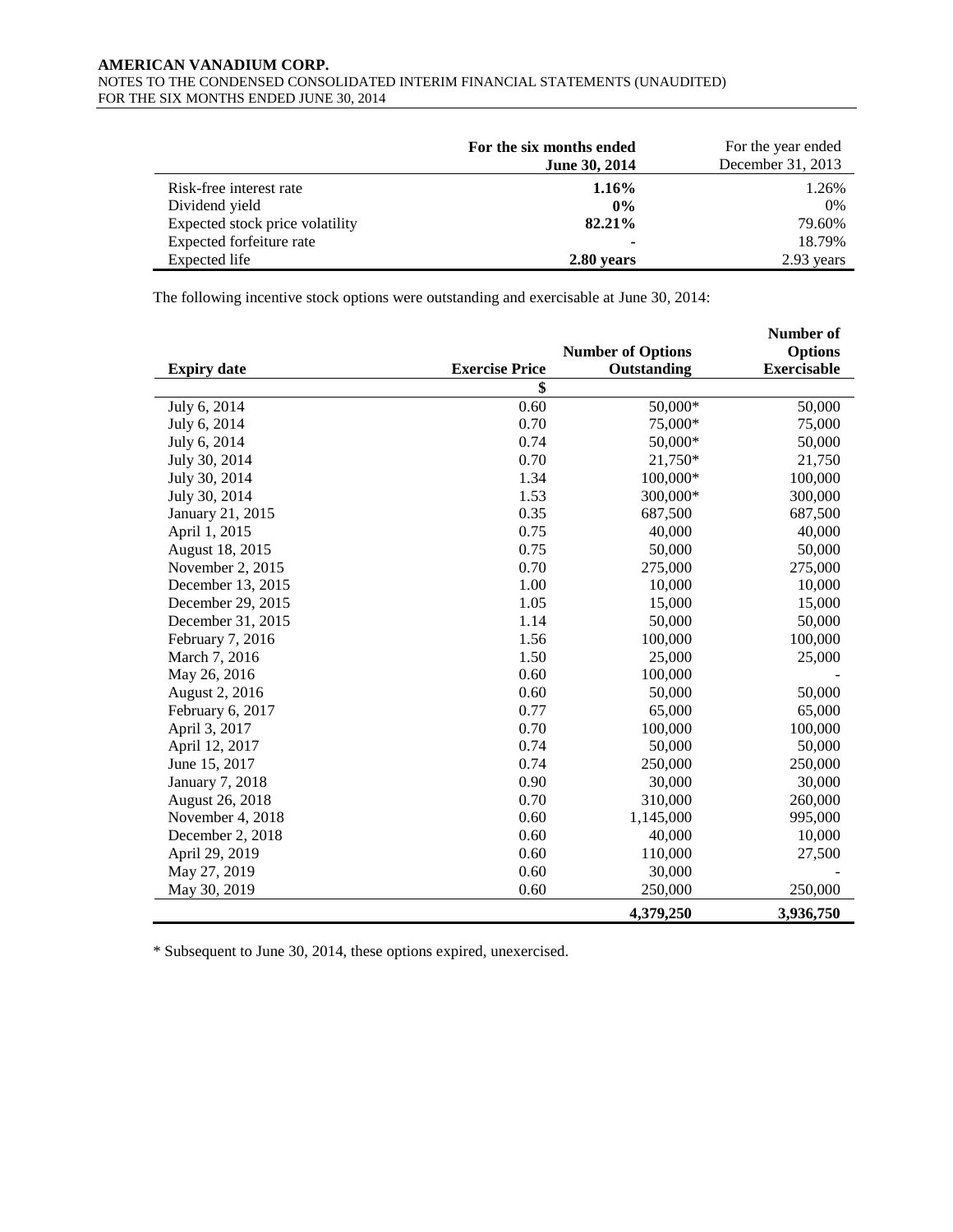# **8. RELATED PARTY TRANSACTIONS**

During the six months ended June 30, 2014, a \$39,000 (2013 - \$39,000) expense was recorded for office facilities, corporate and administrative services provided by a Ionic Management Corp. ("Ionic"), a company jointly controlled by Brian Bayley, a director of the Company. Additionally, \$41,000, recorded as share issuance costs, was paid to Ionic for fees related to a private placement of common shares in the six months ended June 30, 2014 (2013 - \$nil). As at June 30, 2014, \$8,295 is included in accounts payable and accrued liabilities (December 31, 2013 - \$8,891) for amounts owing to Ionic.

During the six months ended June 30, 2014, a \$60,000 consulting expense (2013 - \$90,000) was recorded for services provided by Cansource International Ltd., a company jointly controlled by a Ron MacDonald, a former director of the Company who resigned during the period. Included in accounts payable and accrued liabilities at June 30, 2014 is \$nil (December 31, 2013 – credit balance of \$15,750) with this related company.

Included in prepaid expenses as at June 30, 2014 is \$10,000 (December 31, 2013 - \$10,000) advanced to Bill Radvak, the Chief Executive Officer of the Company for corporate expenses to be incurred on the Company's behalf. Included in accounts payable and accrued liabilities as at June 30, 2014 is \$22,050 (December 31, 2013 - \$8,271) owing to this officer for travel expense claims.

Included in accounts payable and accrued liabilities as at June 30, 2014 is \$13,487 (December 31, 2013 - \$15,200) owing to Mike Doyle, the Executive VP, Operations; and \$nil (December 31, 2013 - \$4,057) owing to Ron Espell, the VP, Environmental.

These transactions were in the normal course of operations and were measured at the exchange amount, which is the amount of consideration established and agreed to by the related parties.

#### **9. SEGMENTED INFORMATION**

The Company has one reportable operating segment, being the acquisition and exploration of mineral properties. Geographical information is as follows:

|                              |                           | <b>Net Comprehensive Loss</b>           |
|------------------------------|---------------------------|-----------------------------------------|
|                              | <b>For the Six Months</b> | For the Six Months                      |
|                              | <b>Ended</b>              | Ended                                   |
|                              | June 30, 2014             | June 30, 2013                           |
|                              |                           | S                                       |
| Canada                       | 1,502,878                 | 846,372                                 |
| <b>United States</b>         | 2,022,893                 | 2,093,254                               |
| Total net comprehensive loss | 3,525,771                 | 2,939,626                               |
|                              |                           | Non-current, Non-financial Assets as at |
|                              | June 30                   | December 31                             |
|                              | 2014                      | 2013                                    |
|                              |                           | \$.                                     |

| Canada                                         | 25,571    | 31.929    |
|------------------------------------------------|-----------|-----------|
| <b>United States</b>                           | 2.286.292 | 2.027.935 |
| Total assets non-current, non-financial assets | 2,311,863 | 2,059,864 |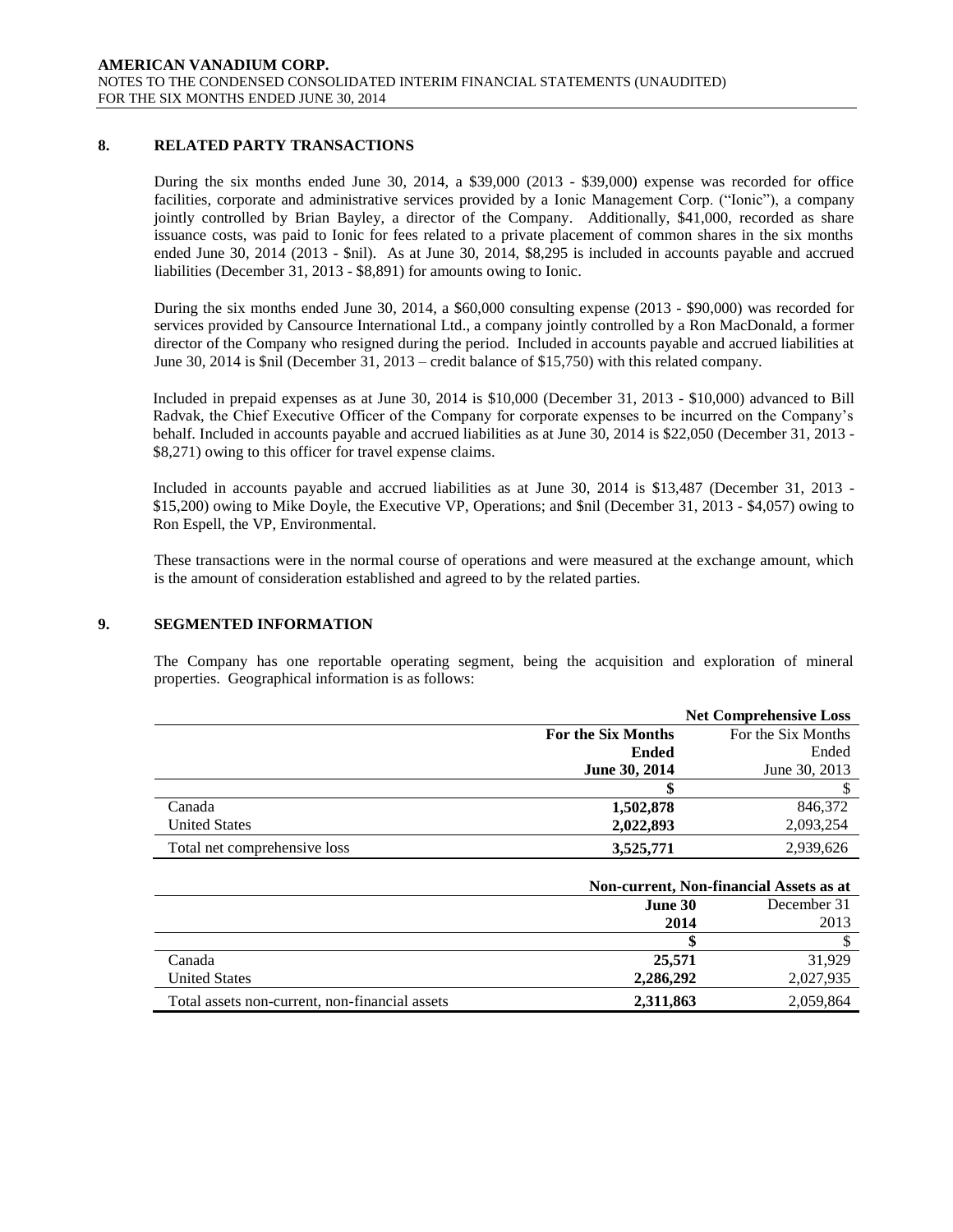# **10**. **FINANCIAL INSTRUMENTS AND RISK MANAGEMENT**

As at June 30, 2014, the Company's financial instruments are comprised of cash, amounts receivable, reclamation deposits and accounts payable and accrued liabilities. With the exception of cash, all financial instruments held by the Company are measured at amortized cost. The fair values of these financial instruments approximate their carrying value due to their short-term maturities. Fair values of financial instruments are classified in a fair value hierarchy based on the inputs used to determine fair values. The levels of the fair value hierarchy are as follows:

- Level 1 Unadjusted quoted prices in active markets for identical assets or liabilities;
- Level 2 Inputs other than quoted prices that are observable for the asset or liability either directly or indirectly; and

Level 3 – Inputs that are not based on observable market data.

Financial instruments measured at fair value on the balance sheet as at June 30, 2014 are summarized in levels of fair value hierarchy as follows:

|      | Level <sup>1</sup> | <b>Level 2</b> | evel? |
|------|--------------------|----------------|-------|
|      |                    |                |       |
| Cash | 1,629,221          |                |       |

The Company's financial instruments are exposed to certain financial risks, including currency risk, credit risk, liquidity risk and interest rate risk.

#### *Currency risk*

A portion of the Company's expenses are incurred in United States dollars and financial instrument balances are held in this currency. A significant change in the currency exchange rates between the Canadian dollar relative to the United States dollar could have a negative effect on the Company's results of operations, financial position or cash flows.

As at June 30, 2014, the Company held \$552,889, in net financial assets denominated in United States dollars. A prolonged \$0.10 increase (decrease) in the value of the Canadian dollar compared with the United States dollar would result in a \$55,289 foreign exchange loss (gain) based on United States dollar denominated net financial assets as at June 30, 2014. The Company has not hedged its exposure to currency fluctuations and, as at June 30, 2014

#### *Credit risk*

Credit risk is the risk of an unexpected loss if a customer or third party to a financial instrument fails to meet its contractual obligations. The Company's credit risk is primarily attributable to its cash. The Company limits exposure to credit risk by maintaining its cash with large financial institutions. The Company does not have cash that is invested in asset backed commercial paper.

# *Liquidity risk*

Liquidity risk is the risk that the Company will not be able to meet its financial obligations as they fall due. The Company ensures there is sufficient capital in order to meet short term business requirements, after taking into account cash flows from operations and the Company's holdings of cash. The Company believes that these sources will be sufficient to cover the likely short term cash requirements and further funding will be required to meet long-term requirements.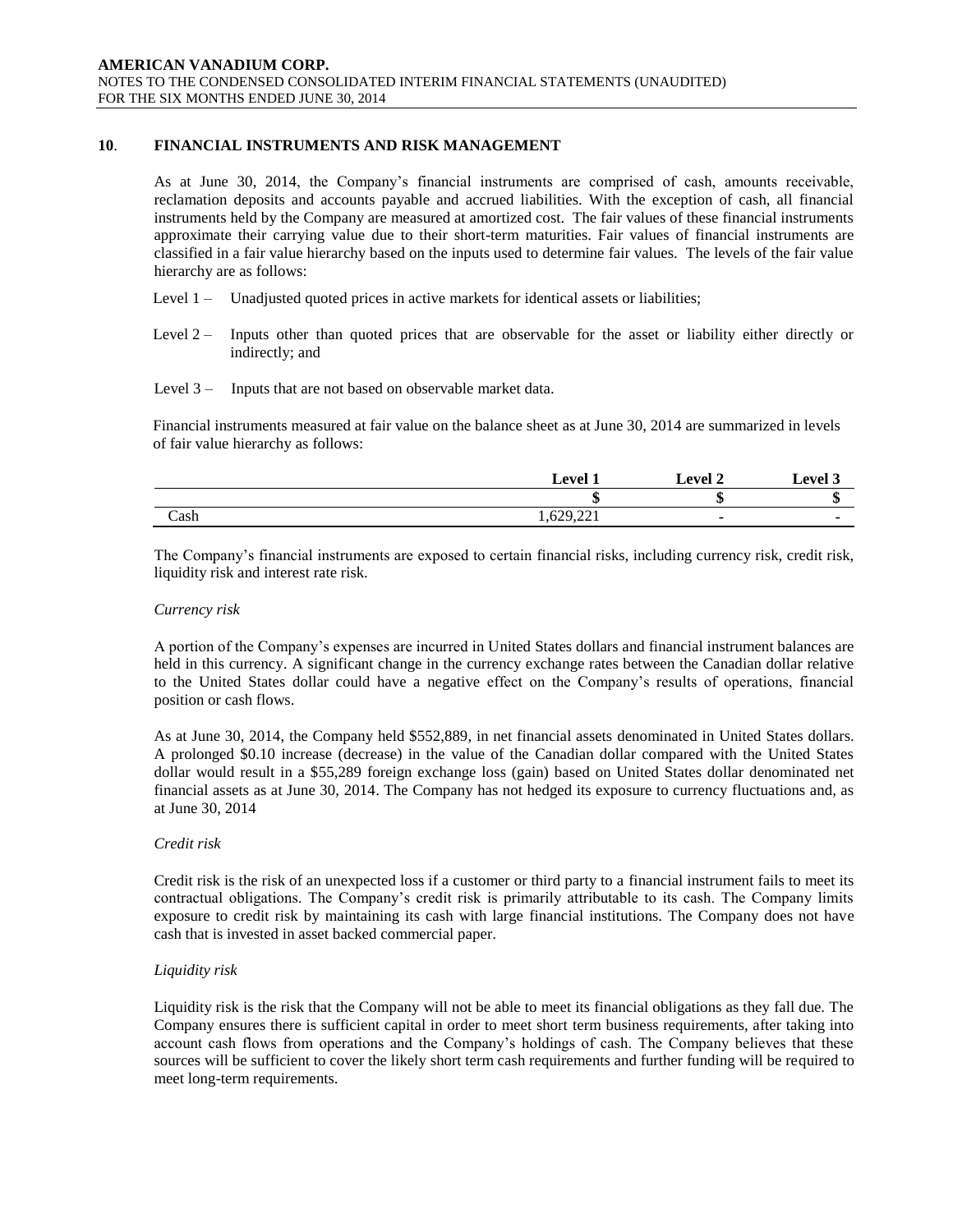#### *Interest rate risk*

Interest rate risk is the risk that the fair value or future cash flows of a financial instrument will fluctuate because of changes in market interest rates. As the Company's cash is currently held in short-term interest bearing accounts which pay relatively low rates of interest, the Company considers the interest rate risk to be limited.

### **11. CAPITAL MANAGEMENT**

The Company manages its capital structure, which comprises the components of shareholders' equity, and makes adjustments to it, based on the funds available to the Company, in order to support the acquisition, exploration and development of resource properties. The Board of Directors does not establish quantitative return on capital criteria for management, but rather relies on the expertise of the Company's management to sustain future development of the business.

The properties in which the Company currently has an interest are in the exploration stage; as such the Company is dependent upon external financings to fund activities. In order to carry out planned exploration and pay for administrative costs, the Company will spend its existing working capital and will attempt to raise additional funds as needed.

Management reviews its capital management approach on an ongoing basis and believes that this approach, given the relative size of the Company, is reasonable.

There were no changes in the Company's approach to capital management during the six months ended June 30, 2014. The Company is not subject to externally imposed capital requirements.

#### **12. LOSS PER SHARE**

The numerators and denominators of basic and diluted loss per share for the three and six months ended June 30, 2014 and 2013 are as follows:

|                                              | <b>Three Months Ended</b> |            | <b>Six Months Ended</b>   |             |
|----------------------------------------------|---------------------------|------------|---------------------------|-------------|
|                                              | June $30$<br>June 30      |            | June 30                   | June 30     |
|                                              | 2013                      | 2013       | 2013                      | 2013        |
| Net loss - numerator                         | \$1,789,919               |            | $$1,512,081$ $$3,525,771$ | \$2,939,626 |
| Basic and diluted weighted average number of |                           |            |                           |             |
| common shares outstanding - denominator      | 58,871,685                | 34,990,861 | 54,473,888                | 34,283,083  |
| Basic and diluted loss per share             | \$0.03                    | \$0.04     | \$0.06                    | \$0.09      |

The Company incurred net losses for all periods reported, so no dilutive impact of in-the-money stock options and warrants has been included in the calculation of diluted weighted average number of common shares outstanding.